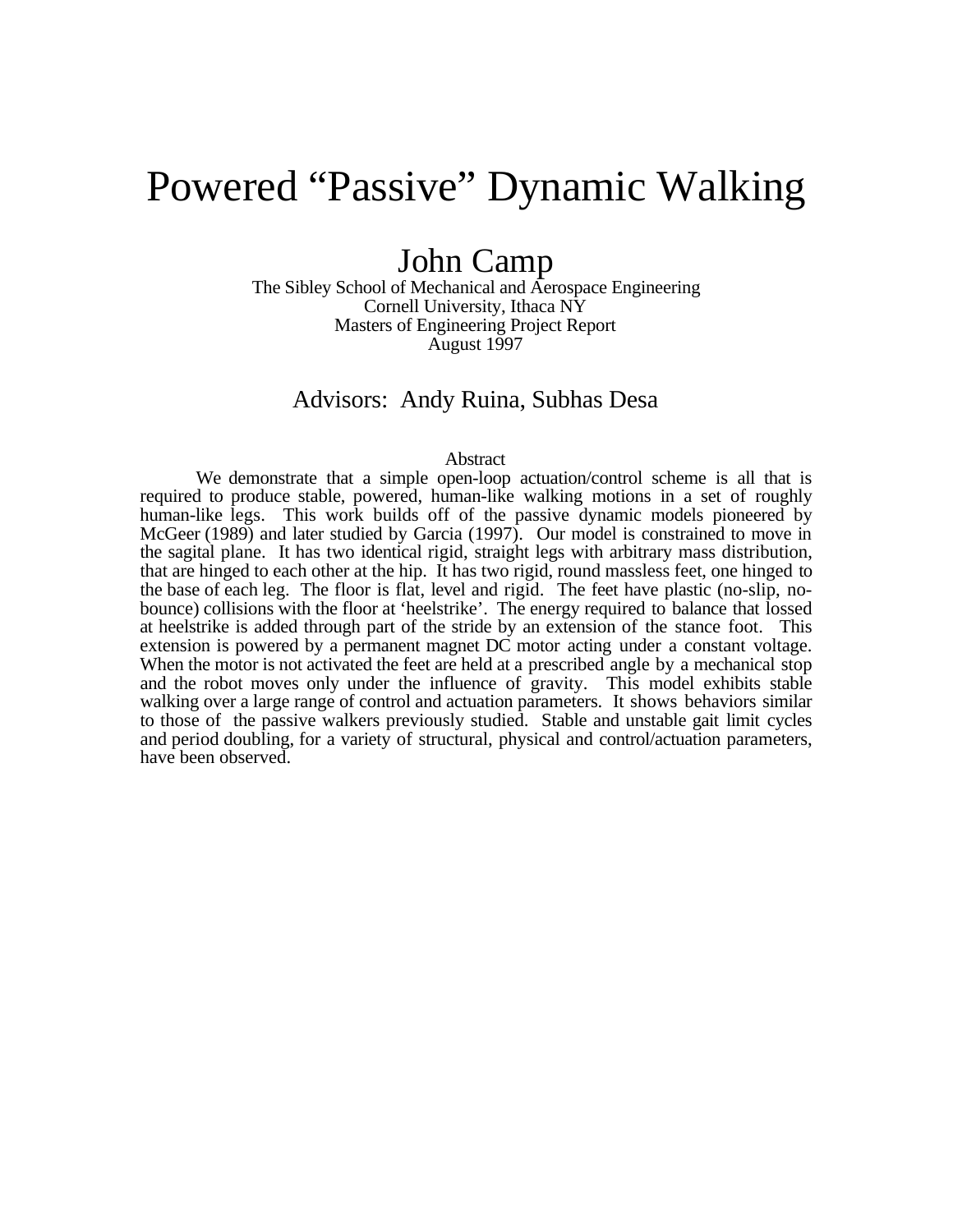### **1. Introduction**

The majority of powered dynamic walking robots built to date require complicated actuation and control schemes. Such schemes take the dynamics of the walkers limbs into account, but only adversarially, as the passive dynamics of the links must be overcome in order to impose the desired walking motion.

It has been shown by McGeer that stable human-like walking motions can be exhibited by uncontrolled sets of rigid links powered only by gravity. McGeer's work in passive dynamic walking has shown that coordination in human walking does, to some extent, rely on the passive dynamics of our legs. If one's goal is to study active, humanlike, robotic walking it is natural that one would also take advantage of the passive dynamics of the robot's limbs to reduce the energetic and computational cost of coordinating the walker's motion. A simple, open loop, powered walking scheme was studied by McGeer (1989, 1990, 1991). McGeer's powered model achieved stable walking. It had straight legs and replaced the slope required for the passive walkers with impulsive excitations of the stance foot at 'push off' and through instantaneous extensions of the walker's stance leg at points during the swing phase.

#### **2. Our Model**

A schematic of our model, and the different phases of a typical stride, can be seen in figure 1. The walker is two dimensional. It has two identical rigid legs connected by a frictionless hinge at the hip. It has circular rigid, massless feet which are pin-jointed to their respective legs and are extended (when in powered mode) by a permanent magnet DC motor acting under a constant voltage. The feet rest against mechanical stops which keep them in a prescribed position through the passive mode. The legs can have an arbitrary

2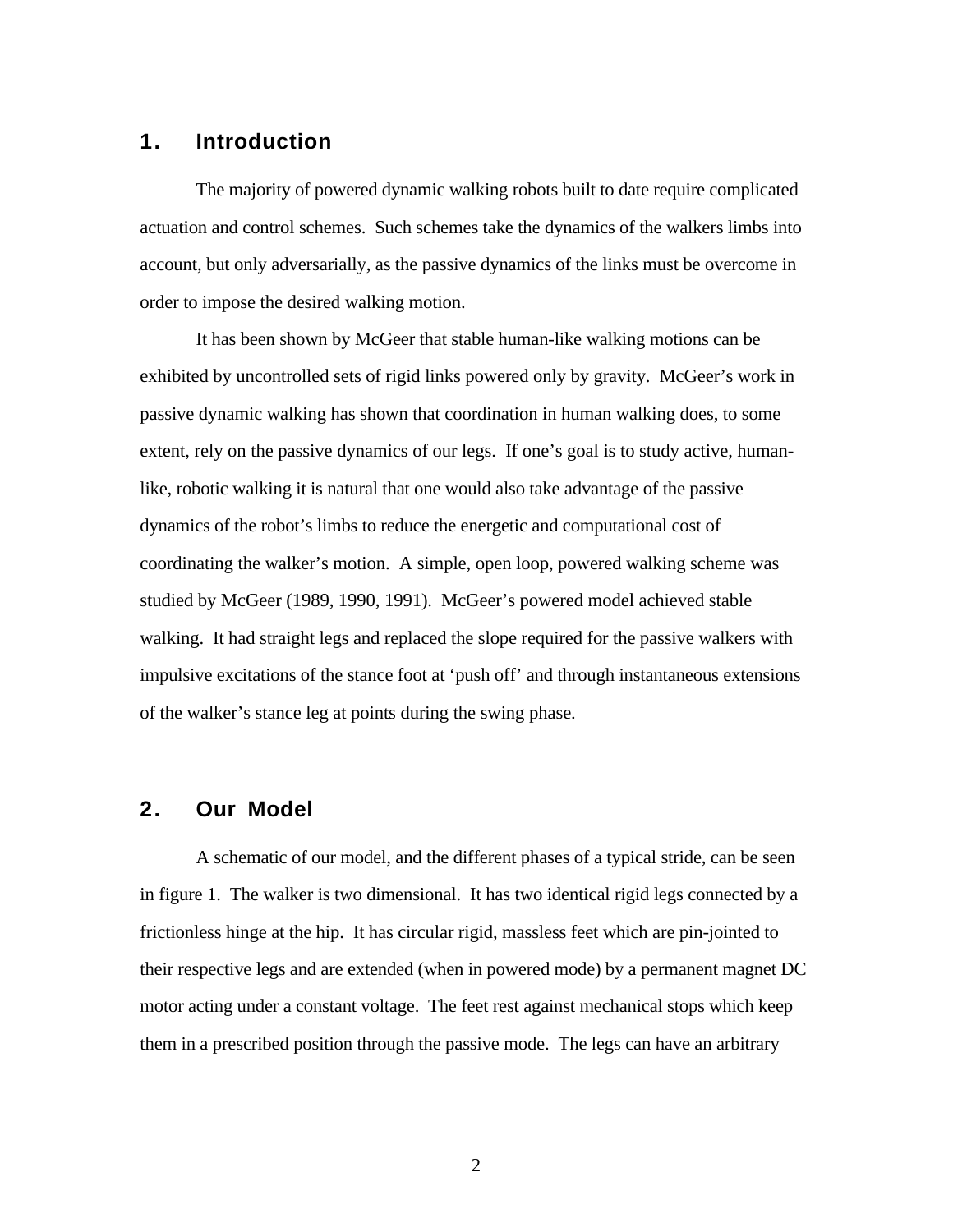mass distribution. The walker moves on a level, rigid floor. When the swing foot strikes the floor at heel-strike the collision is plastic (no-slip, no-bounce).

Following McGeer and Garcia the swing foot is allowed to briefly pass through the floor in order to avoid the inevitable foot scuffing of straight legged walkers. There are walking motions of this model that do not require this concession (as the stance leg can be raised), but it is included for those walking motions that do not begin the extension of the stance foot until after the swing leg has passed the stance leg. All of the motions shown in this paper are of the latter type.



figure 1

### **3. A Typical Stride**

A typical stride, shown in figure 1, has two modes, *passive* and *powered*. As with the two modes of knee-jointed walkers (McGeer, Garcia) each mode has it own set of governing dynamical equations. In the passive mode the walker is identical to the passive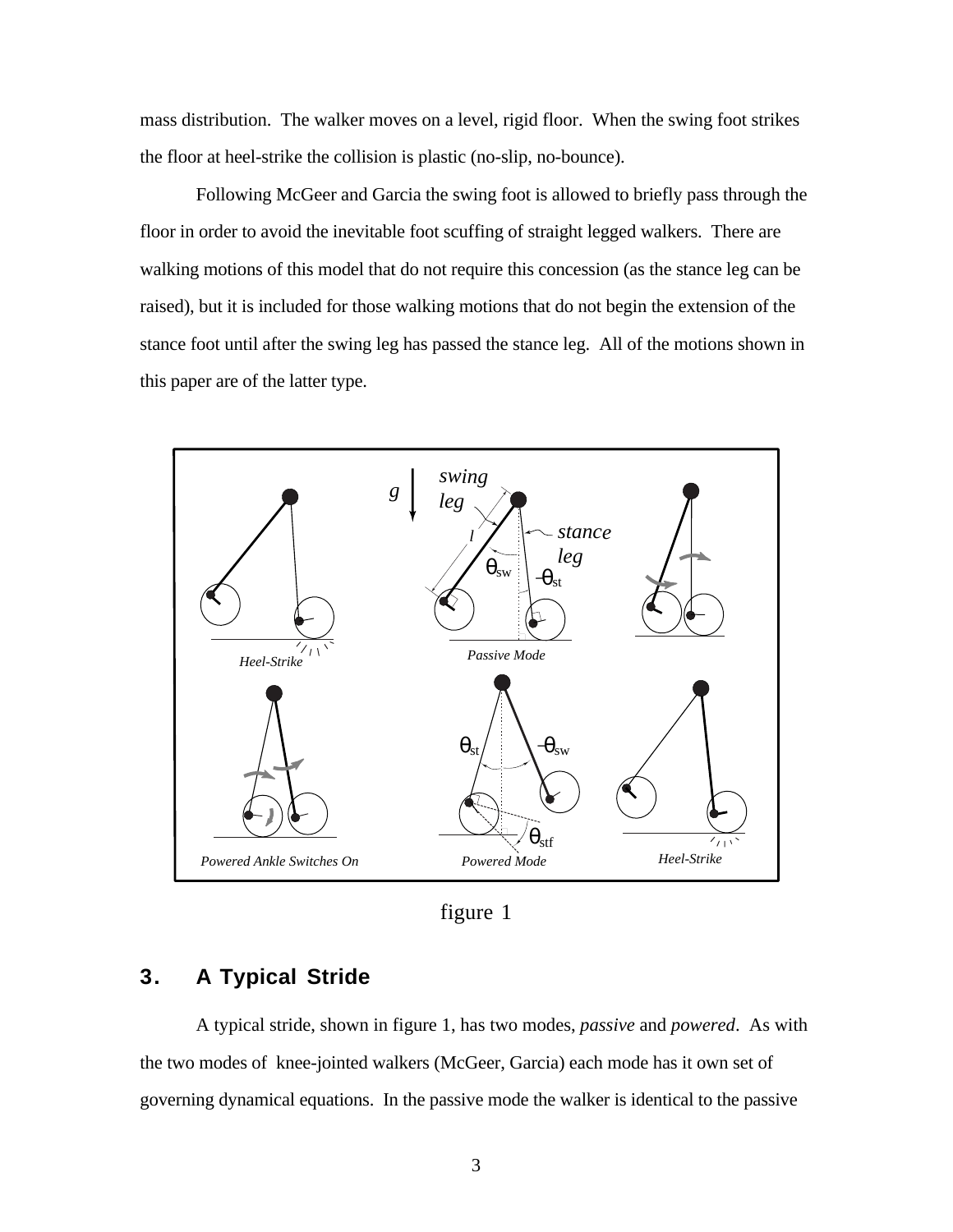straight legged walkers studied by McGeer. In the powered mode the walker has three links, the stance foot, stance leg and the swing leg.

The stride 'begins' after heelstrike in passive mode, with both feet locked at a prescribed angle. The walker continues only under the influence of gravity until the swing leg reaches the critical angle at which a switch is thrown, beginning powered mode (i.e., the motor is switched on). It stays in powered mode until heelstrike is detected. Following McGeer, Coleman and Garcia the state immediately following heel strike is found, given the state immediately before heelstrike, through a set of jump conditions (conservation of angular momentum about the hip and the new contact point, over the collision). At heelstrike the previous stance foot, now the swing foot, is instantaneously retracted to the locked position.

### **4. Geometry**

Our definition of the generalized coordinates of the system follows from Garcia's work. A sketch of the relevant angles and structural dimensions is shown in figure 2. A list, and description, of all system parameters is provided in Appendix A.



figure 2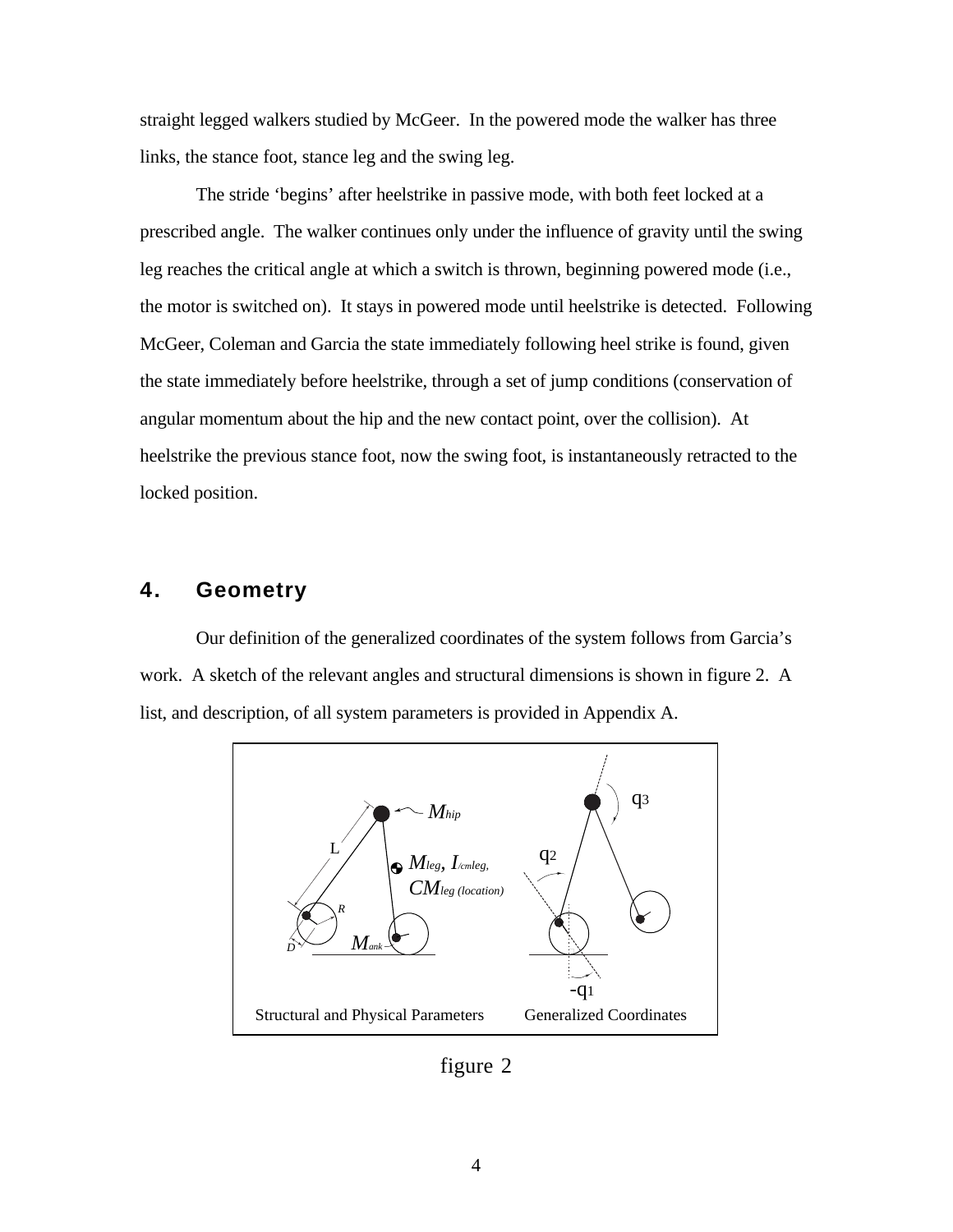### **5. Actuation and Control**

For our work we wanted the model's control and actuation scheme to be as simple as possible both mechanically and electronically, so as to allow the possibility of future experimentation. In the development of the model a number of different actuation/control schemes were considered. In the end, a permanent magnet DC motor acting under a constant voltage was decided upon. It was chosen as it is inexpensive, open-loop and essentially 'on/off'. The motor torque, at each time step of the numerical integration of the powered mode equations, is found from the steady state torque/speed characteristic of permanent magnet DC motors. We have chosen to neglect any transient motor dynamics. A sketch of the motor torque/speed characteristic can be seen in figure 3. The relation ship is linear, and the two relevant control parameters are the stall torque (the torque the motor applies when the rotor is not moving) and the no-load angular velocity.



figure 3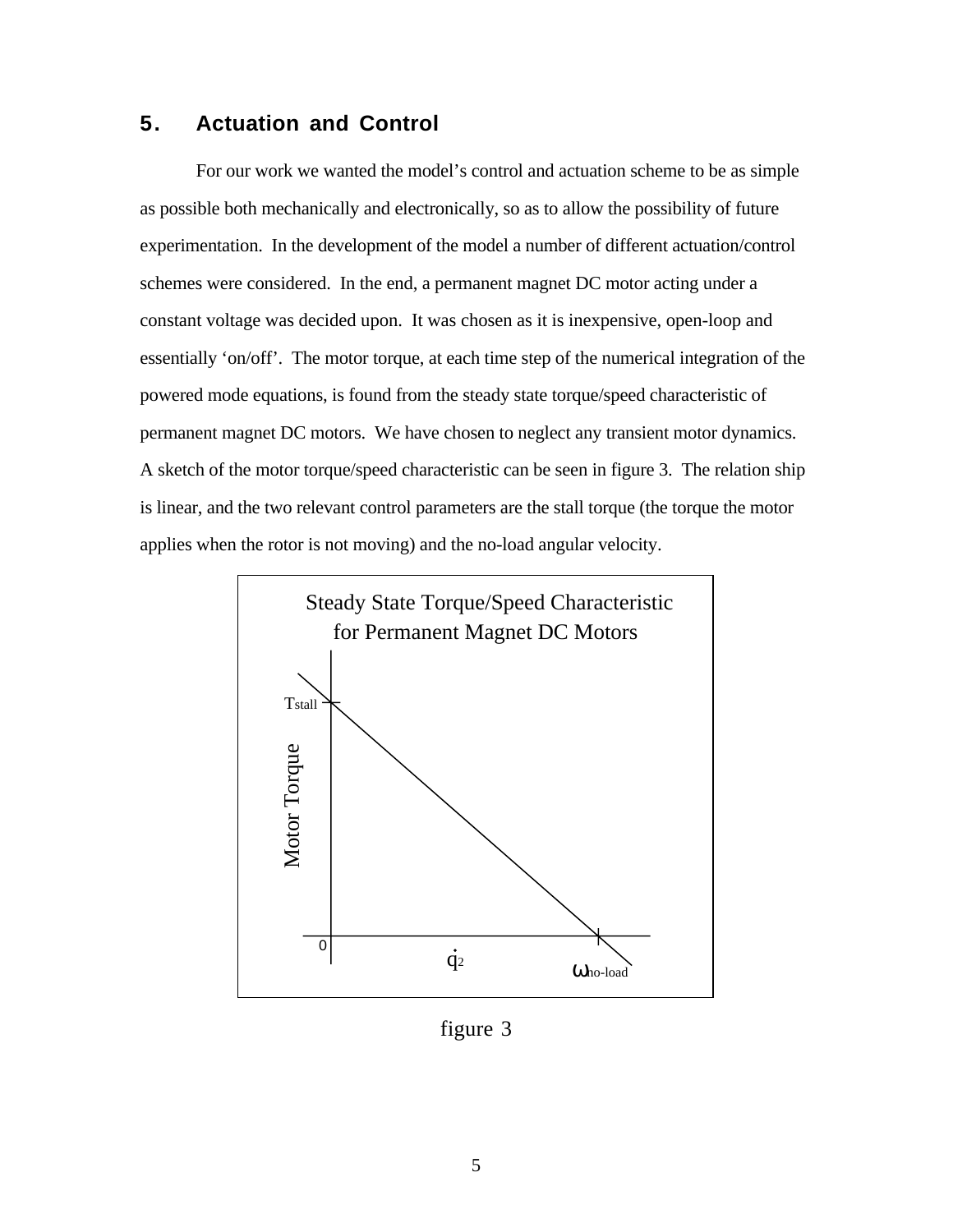### **6. The Equations of Motion**

The governing equations of motion were originally derived 'by hand' using Kane's method, then later using AutoLev. The hand derived passive mode equations were used in a straight legged passive simulation written as a precursor to the powered simulation. For the powered simulation, however, we directly went to the AutoLev equations. AutoLev was also used for the jump conditions as it is capable of deriving expressions for the angular momentum of the system, or any sub-system, about any point (see Appendix B, for all AutoLev code).

### **7. The Search for Period-One Gait Cycles**

As with the work of McGeer, Coleman and Garcia our analyses of the powered walker are based on our treatment of a step as a Poinacre map or, the 'stride function' as McGeer called it. Gait limit cycles correspond to fixed points of the map, or in other words the roots of the function:

$$
f(\theta) = P(\theta) - \theta
$$

Where  $P(\theta)$  is the Poincare map and  $\theta$  is a set of initial conditions. In his analysis of passive walkers, Garcia chose the instant immediately before heelstrike as his Poincare section, as the number of independent state elements required to describe the system was reduced from 4, two angles two angular velocities (6 in the case of the knee-jointed walker) to 3, one angle two angular velocities (2 for the simplest walker). This simplification can be made as only one generalized coordinate is required to describe the walker when both feet are in contact with the floor. The instant immediately before heelstrike in the powered gait cycle, however, differs from that of the passive walkers as the stance foot is in an extended position. This position is solely dictated by the dynamics of the system, so the clean geometry of double stance is disrupted. We have therefore, chosen a different point in the powered gait cycle for our Poincare section. We choose the instant at which the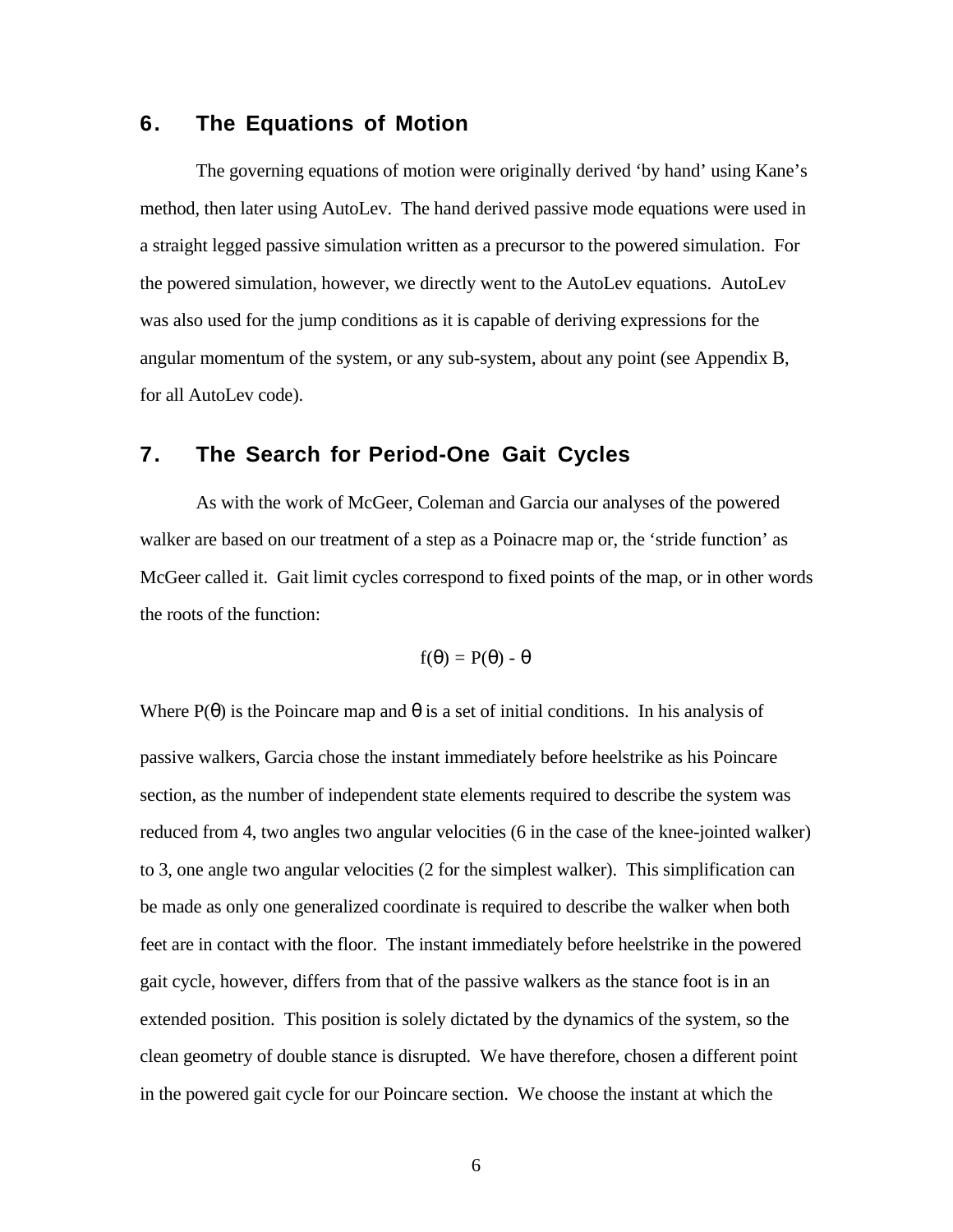walker enters powered mode for our section, as the swing leg angle is known (it is a control parameter), the stance foot is in the locked position and the angular velocity of the stance leg relative to the stance foot is zero. We are left with 3 independent state elements, one angle (the stance foot angle) and two angular velocities (the stance foot/leg and the swing leg).

A Newton/Raphson search was used to find the roots of  $f(\theta)$ . The stability of the fixed points of the map was then characterized by the eigen values of a numerical estimation of the Jacobian of the map near the fixed point. The Newton/Raphson method used in the search for limit cycles does not converge unconditionally. It was up to us therefore, to select a set of structural, physical and actuation/control parameters with a limit cycle as well as to find a set of initial conditions in the neighborhood of that cycle in order for the search to converge. Without any insight into the passive dynamics of the system this would have been quite time consuming as there are 11 system parameters (see Appendix A for list of physical, structural and control parameters). We have, however, developed an understanding of passive dynamic walking and we allowed this understanding to guide our search for powered limit cycles. The result was quite nice.

We assumed that sets of physical/structural parameters that exhibited robust passive walking would exhibit powered walking, assuming the actuation scheme reasonably mimics the effects of the slope used in the passive walkers. The foot motion that would achieve this was not exactly known at the time, but we hoped that smoothly extending the foot in a reasonably anthropomorphic way would be good enough. It is.

Building off of Garcia's simplified model of a straight legged point foot walker (1997) we set the mass of the legs to zero and gave the powered walker a hip mass to 'foot mass' (the 'foot mass' was located at the ankle) ratio of 1000. To approximate the structural parameters of the passive walker the foot radius was set to zero and the ankle length was made small compared to the length of the leg, as the simplified passive walker walks stably on shallow slopes. The set of initial conditions we used was actually taken

7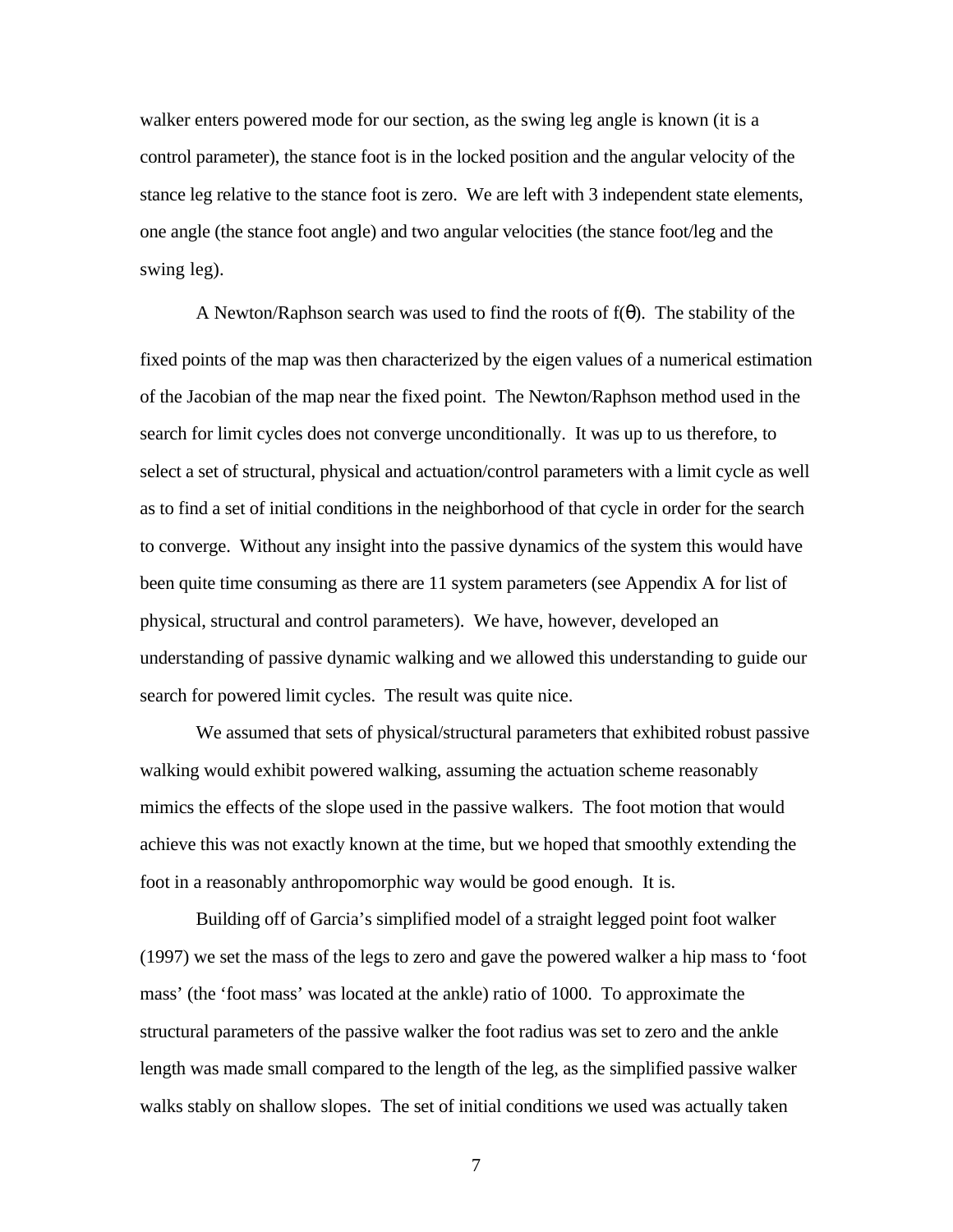(and slightly modified) from a stable limit cycle found, for this set of parameters, by the passive simulation. As soon as a stall torque that did not cause the foot to either roll over or fall back was found (a few tries), the walker exhibited stable walking (max eigen value of 0.65, see fig. 4). The ankle length, actuator parameters, and the swing leg angle which triggers the start of the powered mode were all just 'eyeballed' yet the passive dynamics of the system still coordinated the motion.

### **8. Dynamic Behavior**

There has been every indication that the dynamic behavior of the powered walker is as rich as that of its passive cousins. As indicated above the powered walking behavior has paralleled the passive walking in every walking regime studied thus far. For the majority of the analyses performed to date all of the actuation and control parameters were fixed except for the stall torque of the motor. The stall torque was ramped up and down as it is a characteristic forcing somewhat analogous to the slope of the passive walkers. Stable and unstable limit cycles for a variety of structural and physical parameters and period doubling have been found. Stance, swing and foot angles vs. nondimensional time for a typical stable limit cycle can be seen in figure 4.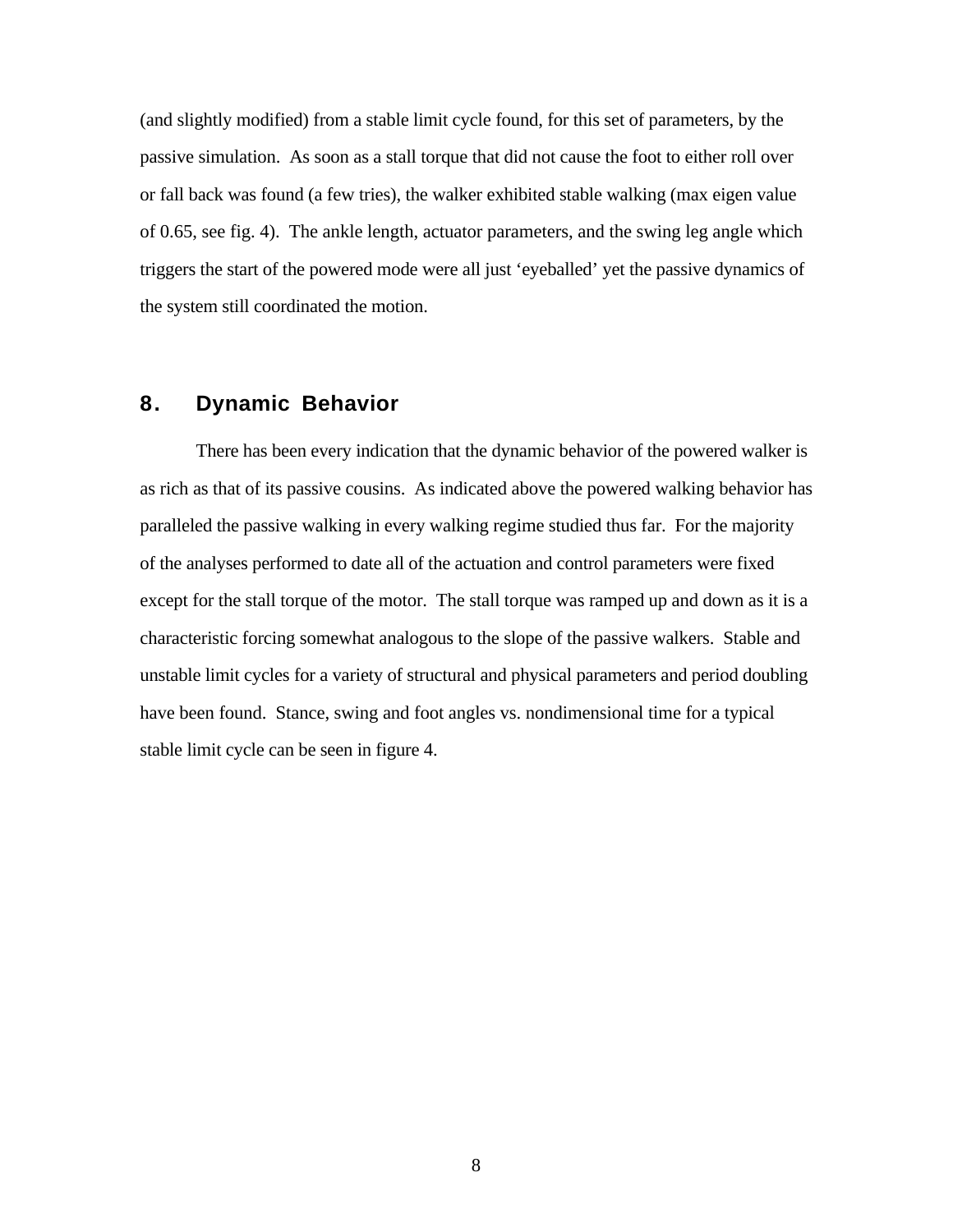

figure 4 A typical stable gait cycle

There have been some rather interesting limit cycles found in which the foot does not extend monotonically. In these walking motions the stance foot rises and falls (sometimes more than once) always ending at heelstrike in some extended position. The motions in which the stance foot behaves in this way may be written off as simply a curiosity, but what they show is that these walkers will walk stably even when the motion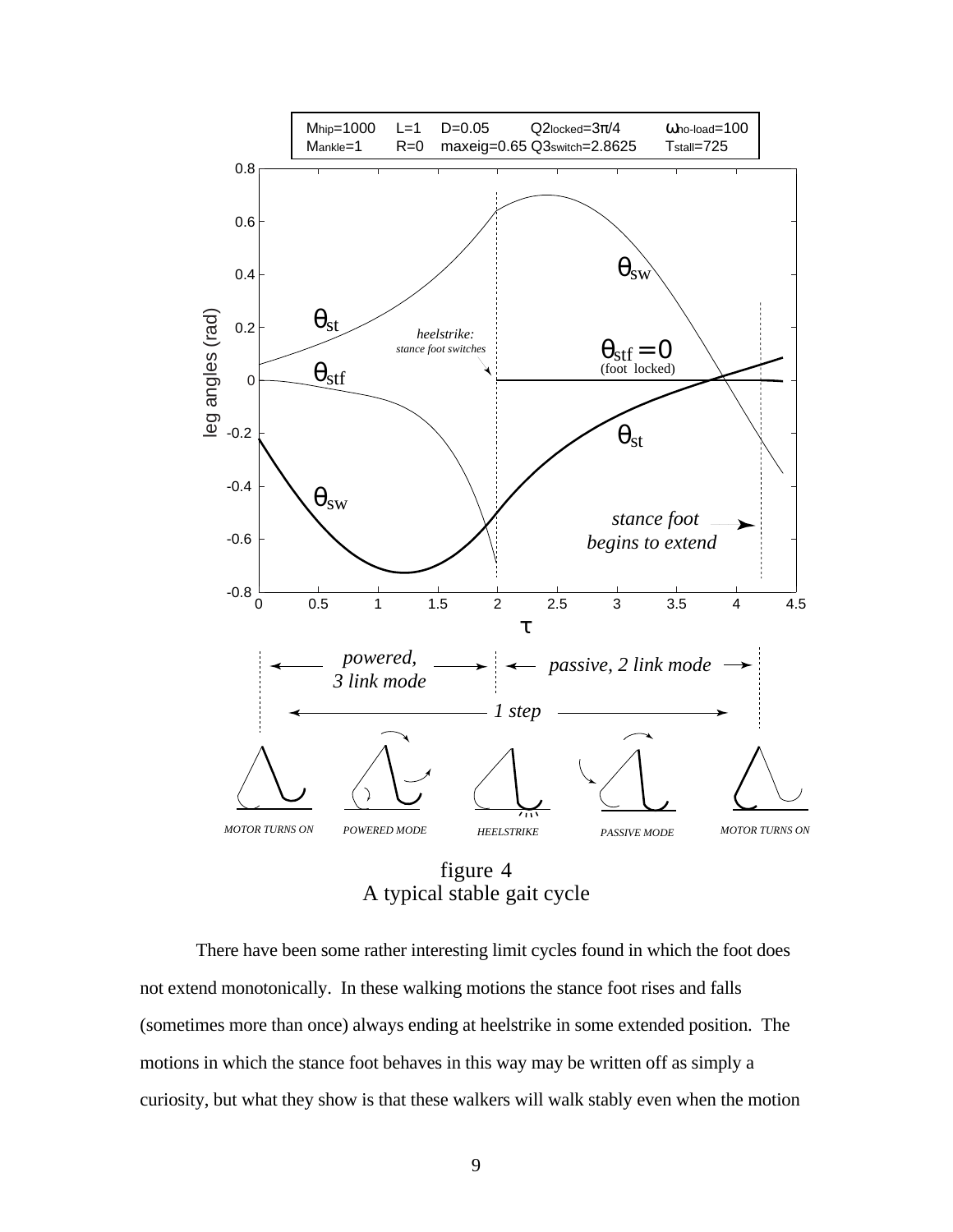of the foot can't be doing a particularly good job at fooling the walker into 'thinking' that it is walking down a slope. It could be, however, that these motions of the foot actually stabilize the walker, but either way it seems that the details of the foot extension are not too important to successful powered walking. An example of such stable limit cycle (max. eigen value: 0.61) can be seen in figure 5.



figure 5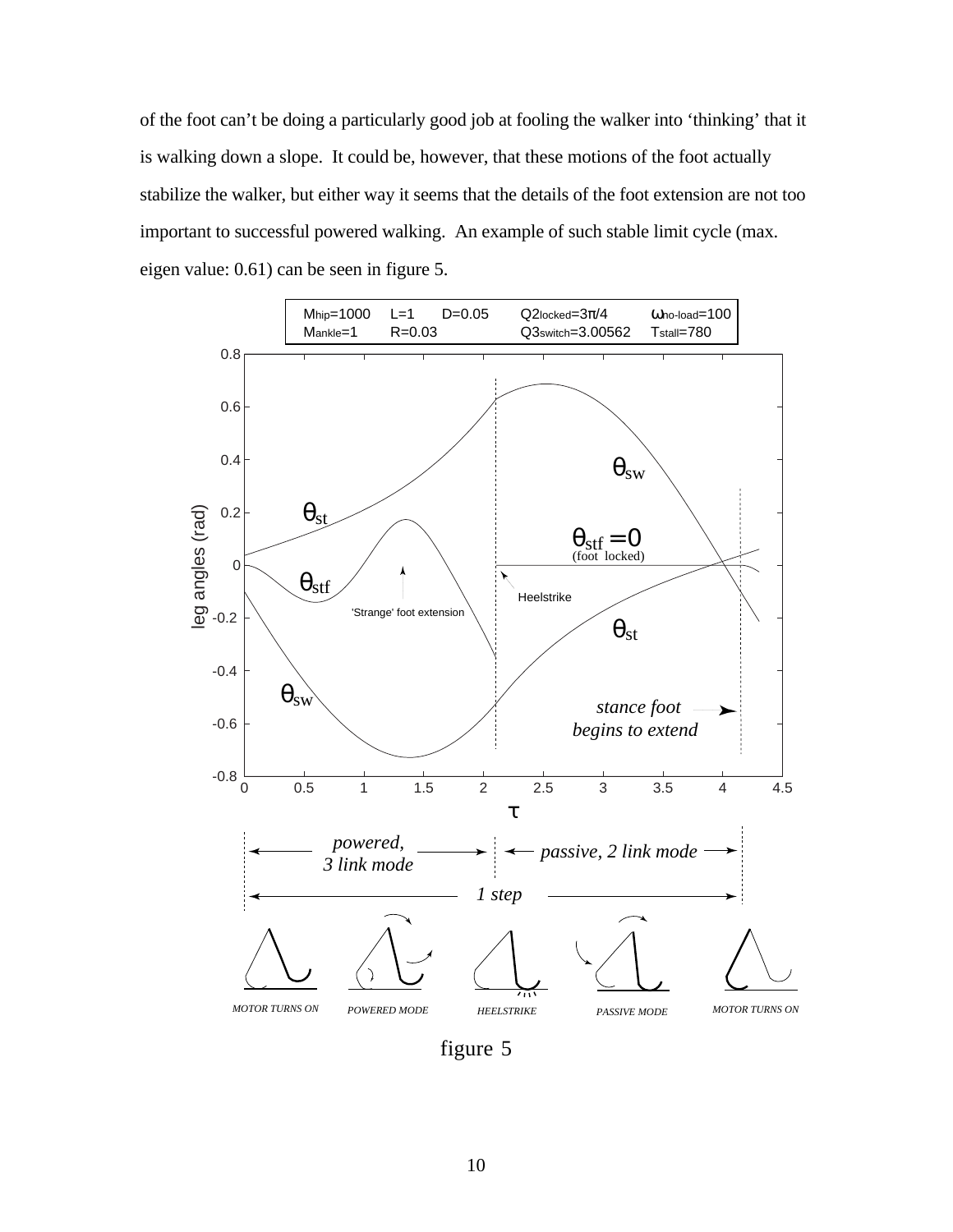#### **8.1. Gait Cycle Stability**

Our interest is not only in the existence of gait limit cycles, but also in their stability. Once a limit cycle is found we would like to classify it as either stable or unstable. To do so we numerically estimate the Jacobian of the map in the neighborhood of the fixed point, by perturbing the walker's initial conditions from the fixed point and seeing how those perturbations grow/decay after one step. If all of the eigen values of the Jacobian are within the unit circle the limit cycle is stable.

Below is a plot of the largest eigen value (abs) vs. stall torque for a powered walker. Our interest is in the largest eigen value as the walker is unstable if any of the eigen values of the Jacobian are larger than one in magnitude. A good deal of interesting behavior was found within the range of stall torques seen here. One interesting feature is that the onset of the rising and falling of the stance foot (in this case it actually falls back first) does not bring with it a major change in the stability of the walker.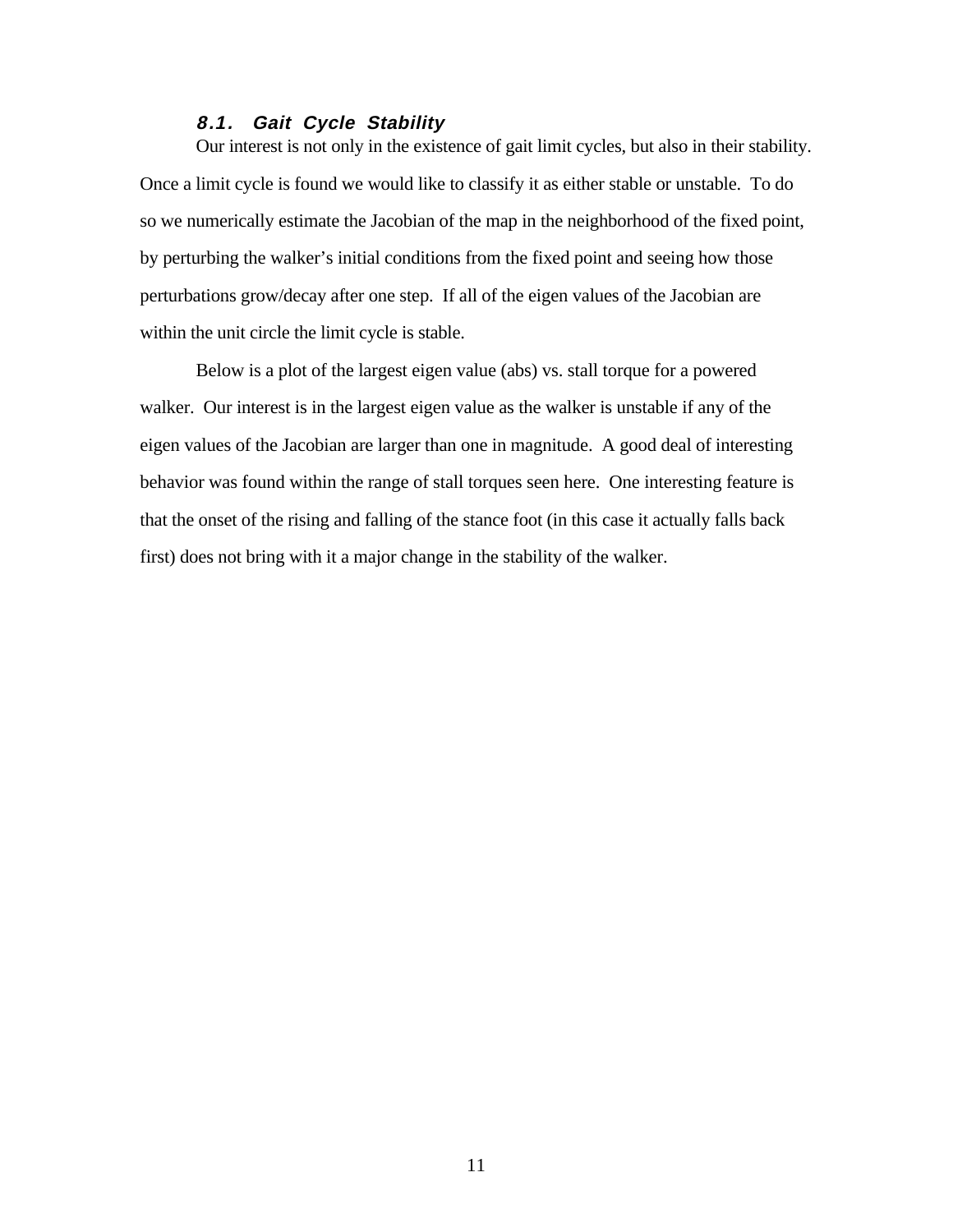

### figure 6

### **9. Future Work**

The addition of actuation and control to passive dynamic walkers brings with it issues quite similar to those dealt with in the passive walker research. Many questions arise, such as:

- What role does the actuation and control of these walkers play in the coordination and stability of these walking motions?
- What roles do the actuation/control parameters play in the efficiency of powered walking?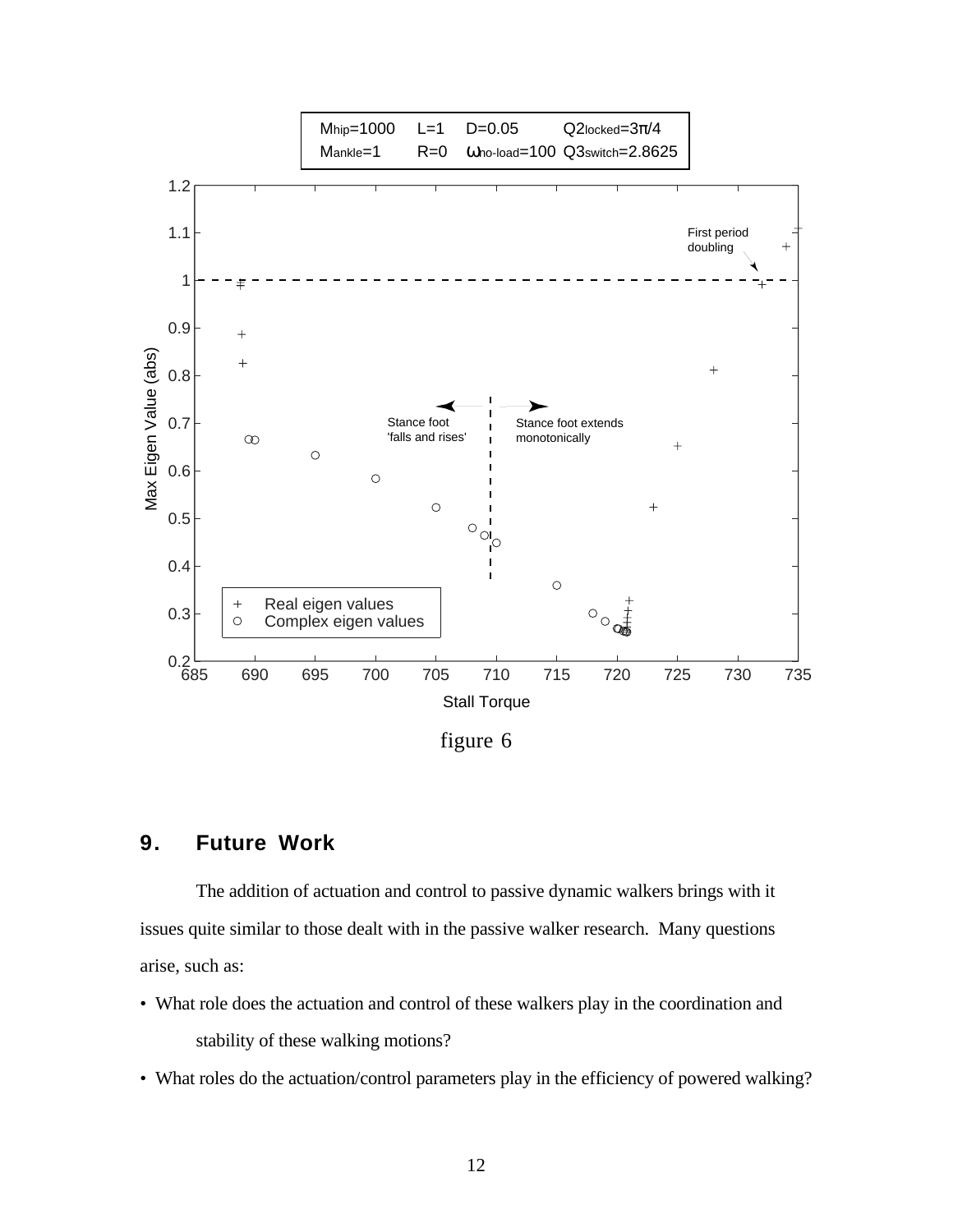- What is the simplest control scheme that will still walk stably?
- How stable can a controlled dynamic walker become?
- What control scheme/physical parameter combination yields the best performance in terms of stability vs. computational cost?

With this simulation in place at least some of these questions can begin to be answered.

The simulation, as it stands at the time of this writing, can be easily expanded to support a knee-jointed powered model. The way in which we have chosen to power the walker will allow us to make this change without deriving any new equations of motion. This is the case as we are free to begin the extension of the foot after kneestrike has occurred (i.e., the walker would effectively be straight legged during powered mode). One only needs to insert a call to a knee-jointed module (integrator) into the main program. A change that can be made quite easily.

#### **10. Conclusion**

Whether one's interest is in biomechanics, autonomous robots, or simply system dynamics, the control of a dynamic system such as this one always brings with it trade offs between performance and financial, computational and philosophical cost. What one is willing to pay may differ greatly across these fields, but there is no question of the advantage of exploiting, rather than fighting, the passive dynamics of the system.

McGeer's discovery that unpowered, uncontrolled sets of rigid links can achieve stable human-like walking motions brought into light the extent to which the passive dynamics of the human body is capable of coordinating human locomotion. With his work came the possibility of stable, powered, human-like walking with out closed-loop control. We have found that a simple open loop controller/actuator is all that is needed to power these walkers and that the powered behavior parallels that of the passive walkers, as hoped.

13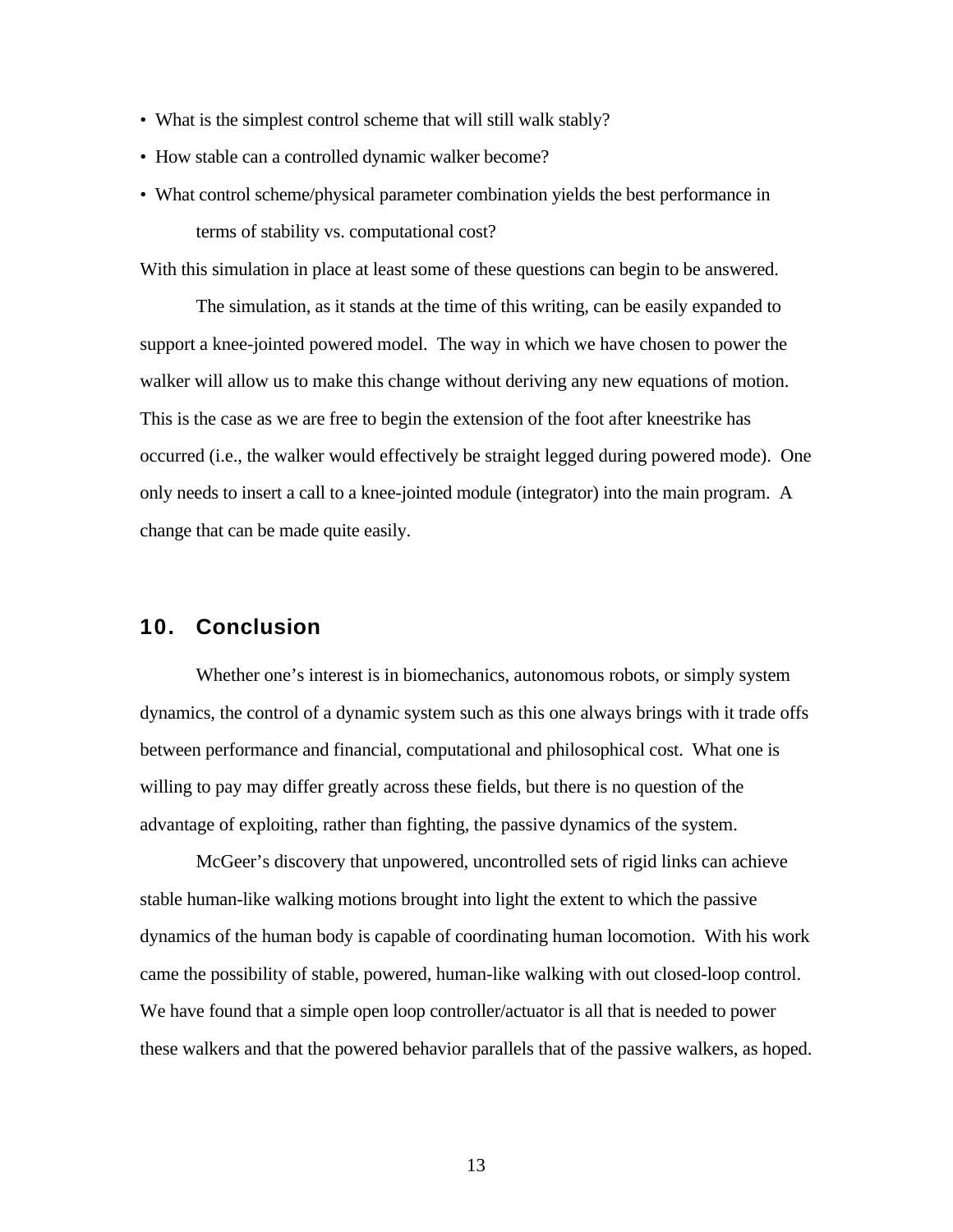### **11. Acknowledgments**

Many thanks to Andy, Subhas, Anindya Chatterjee, Mike Coleman and Mariano Garcia for their years of advice and patience.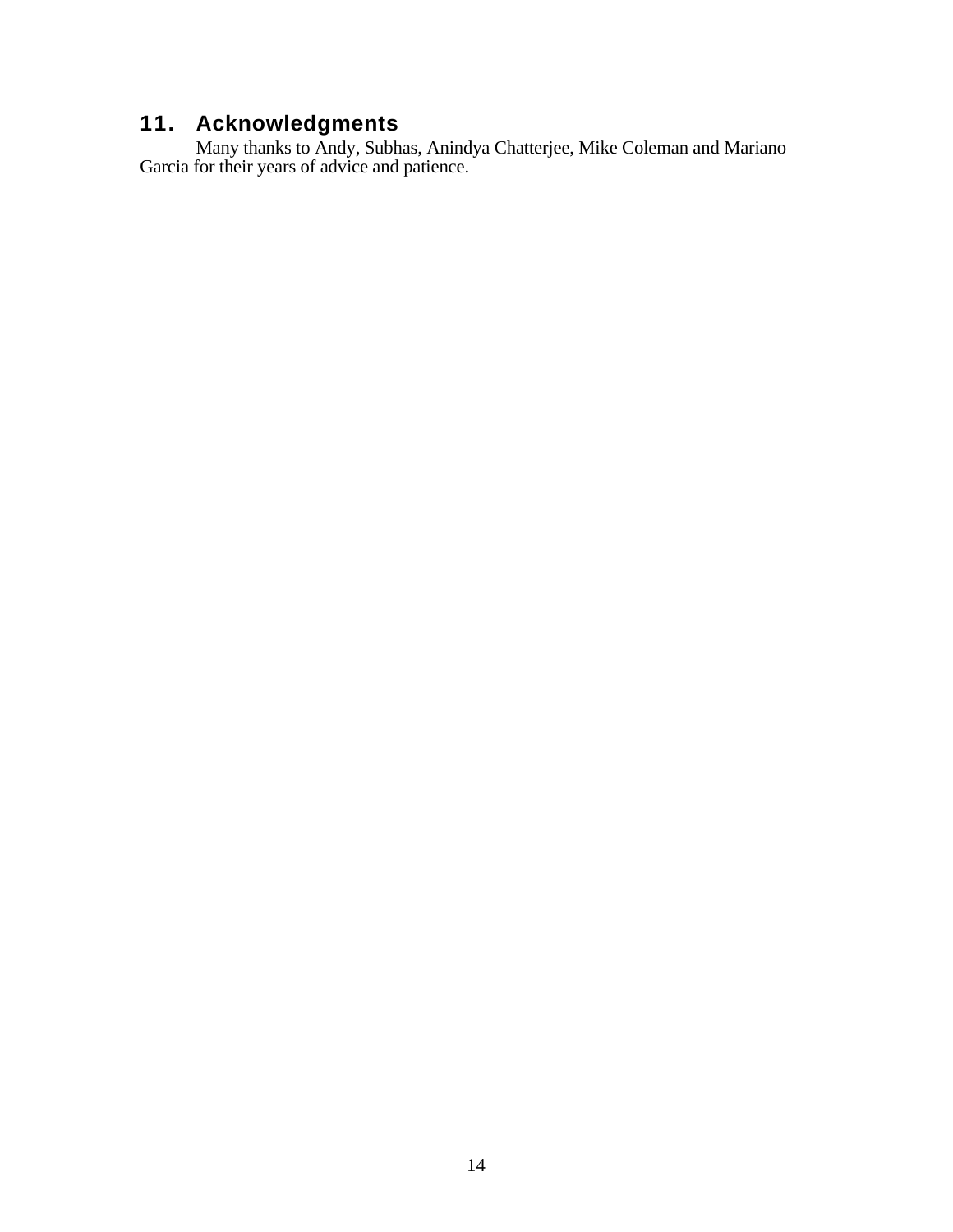#### **References**

- [1] M. Coleman, A. Chatterjee, and A. Ruina. Motions of a rimless spoked wheel: A simple 3D system with impacts. Dynamics and Stability of Systems, 1997. Accepted for publication.
- [2] M. Coleman and A. Ruina. A tinkertoy model that walks. 1997. In preparation.
- [3] M. J. Coleman. A Stability Study of a Three-dimensional Passive-dynamic Model of Human Gait. PhD thesis, Cornell University, Ithaca, NY, 1997. In preparation.
- [4] J. Furusho and A. Sano. Sensor-based control of a nine-link biped. The International Journal of Robotics Research, 9(2), April 1990.
- [5] M. Garcia, A. Chatterjee, A. Ruina, and M. J. Coleman. The simplest walking model: Stability, complexity, and scaling. Accepted for publication in ASME Journal of Biomechanical Engineering, 1997.
- [6] J. A. Golden and Y. F. Zheng. Gait synthesis for the SD-2 biped robot to climb stairs. International Journal of Robotics and Automation, 5(4), 1990.
- [7] A. Goswami, B. Thuilot, and B. Espiau. Compass-like biped robot, part I: Stability and bifurcation of passive gaits. Rapport de recherche 2996, Unite de recherche INRIA Rhone-Alpes, St. Martin, France, October 1996.
- [8] A. A. Grishin, A. M. Formal'sky, A. V. Lensky, and S. V. Zhitomirsky. Dynamic walking of a vehicle with two telescopic legs controlled by two drives. The International Jorunal of Robotics Research, 13(2):137 -147, April 1994.
- [9] Y. Hurmuzlu. Dynamics of bipedal gait: Part I objective functions and the contact event of planar ffve-link biped. Journal of Applied Mechanics, 60:331 -337,June 1993.
- [10] Y. Hurmuzlu. Dynamics of bipedal gait: Part II stability analysis of a planar ffve-link biped. Journal of Applied Mechanics, 60:337 -343,June 1993.
- [11] T. McGeer. Stability and control of two-dimensional biped walking. Technical Report CSS-IS TR 88-01, Simon Fraser University for Systems Science, Burnaby, B.C., Can., 1988.
- [12] T. McGeer. Powered flight, child's play, silly wheels, and walking machines. Technical report, Simon Fraser University, Burnaby, British Columbia, Canada, 1989.
- [13] T. McGeer. Dynamics and control of bipedal locomotion. Progress in Robotics and Intelligent Systems, 1990.
- [14] T. McGeer. Passive dynamic walking. The International Journal of Robotics Research, 9(2):62 -82,April 1990.
- [15] T. McGeer. Passive walking with knees. In Proceedings 1990 IEEE International Conference on Robotics and Automation, pages 1640 -1645,Los Alamitos, CA, 1990. IEEE.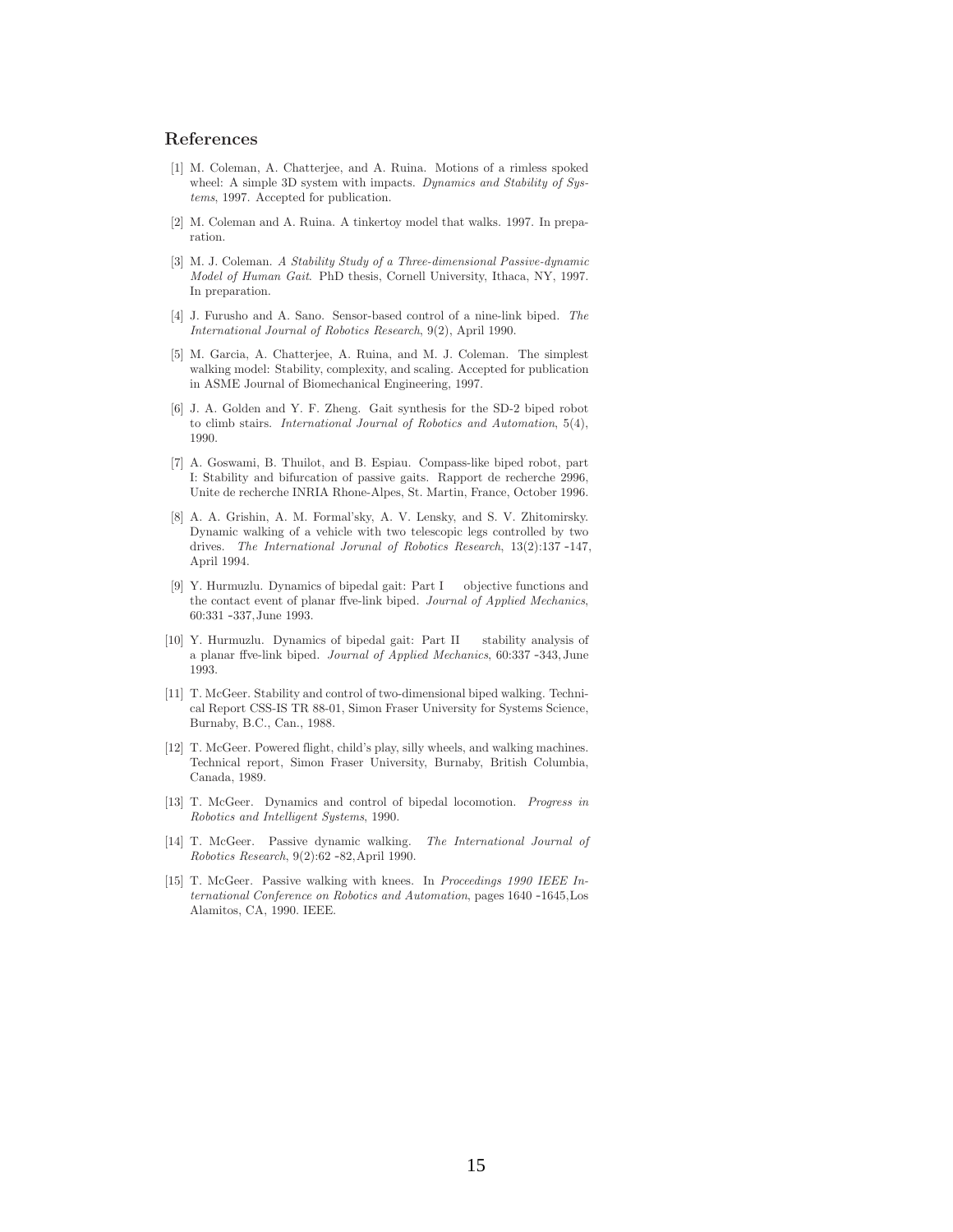- [16] T. McGeer. Passive dynamic catalogue. Technical report, Aurora Flight Sciences Corporation, 1991.
- [17] T. McGeer and L. H. Palmer. Wobbling, toppling, and forces of contact. American Journal of Physics, 57:1089 -1096,December 1989.
- [18] H. Miura and I. Shimoyama. Dynamic walk of a biped. International Journal of Robotics Research, 3(2):60 -74,1984.
- [19] S. Mochon and T. McMahon. Ballistic walking: An improved model. Mathematical Biosciences, 52:241 -260,1980.
- [20] S. Mochon and T. A. McMahon. Ballistic walking. Journal of Biomechanics, 13:49 -57,1980.
- [21] C. Shih, W. A. Gruver, and T. Lee. Inverse kinematics and inverse dynamics for control of a biped walking machine. Journal of Robotic Systems, 10(4):531 -555,1993.
- [22] G. Taga, Y. Yamaguchi, and H. Shimizu. Self-organized control of bipedal locomotion by neural oscillators in an unstable environment. Biological Cybernetics, 65(3):147 -159,1991.
- [23] M. Vukobratovic, B. Borovac, D. Surla, and D. Stokic. Scientiffc Fundamentals of Robotics 7 Bip ed Locomotion: Dynamics, Stability, Control, and Application. Communications and Control Engineering Series. Springer-Verlag, Berlin, 1990.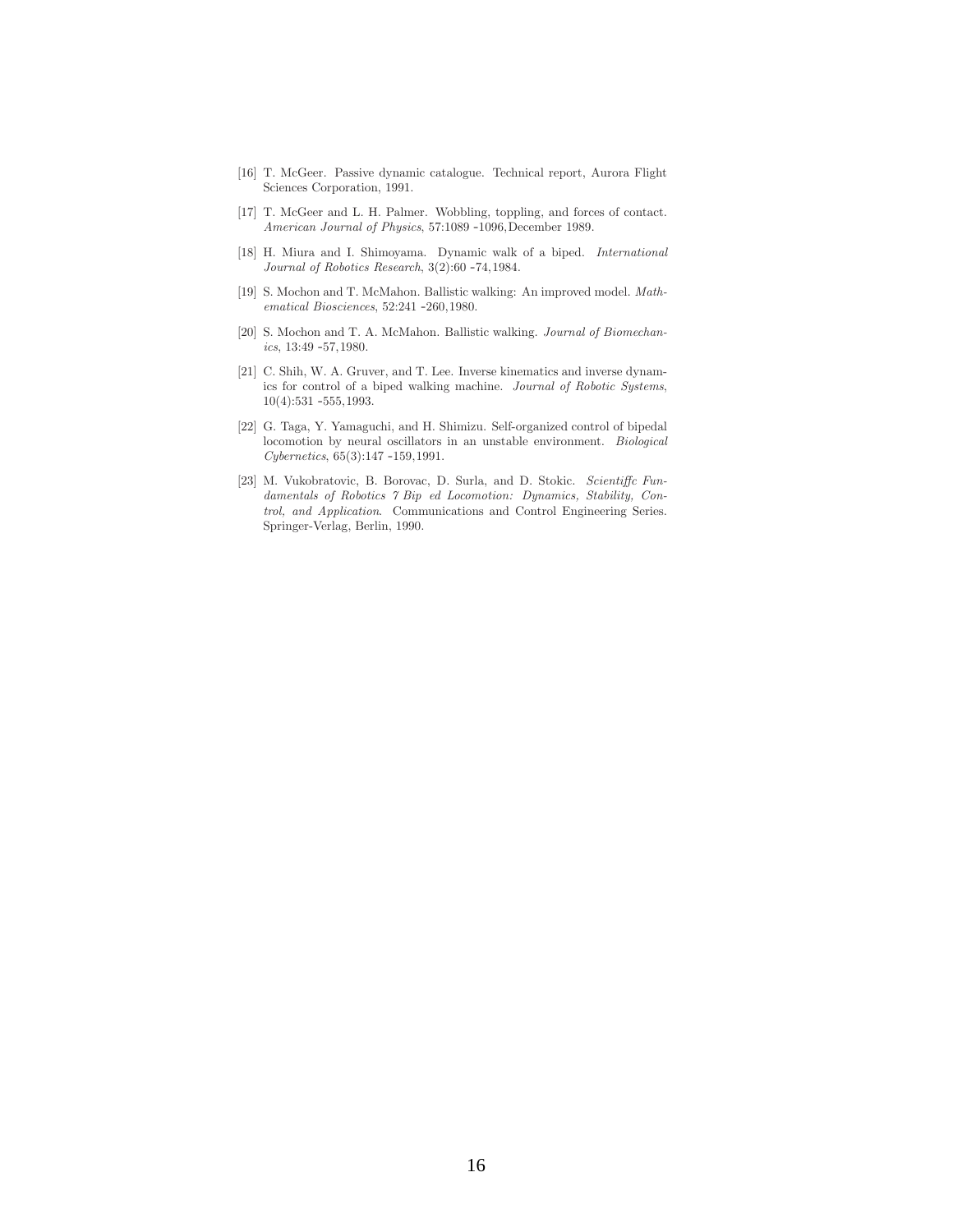## Appendix A: System Parameters

Physical parameters for the composite leg:<br> $M$  : total leg mass

- $\overline{M}$  : total leg mass<br>  $I/cm$  : moment of ine
- : moment of inertia of the composite leg about its center of mass
- $X, Y$ cm : X and Y coordinates of the cm, measured in the leg fixed basis

Structural parameters:

- $L^2$  : leg length (the distance from the ankle to the hip)<br>D : the distance from the ankle to the center of the foo
- D : the distance from the ankle to the center of the foot R : the radius of the foot
- : the radius of the foot

Q2lock : the prescribed locked foot angle

Actuation/control parameters:

Tstall : the stall torque of the motor

| Ono-load | : the unloaded angular velocity of the motor             |
|----------|----------------------------------------------------------|
| 03switch | : the swing leg angle at which the walker enters powered |
|          | mode                                                     |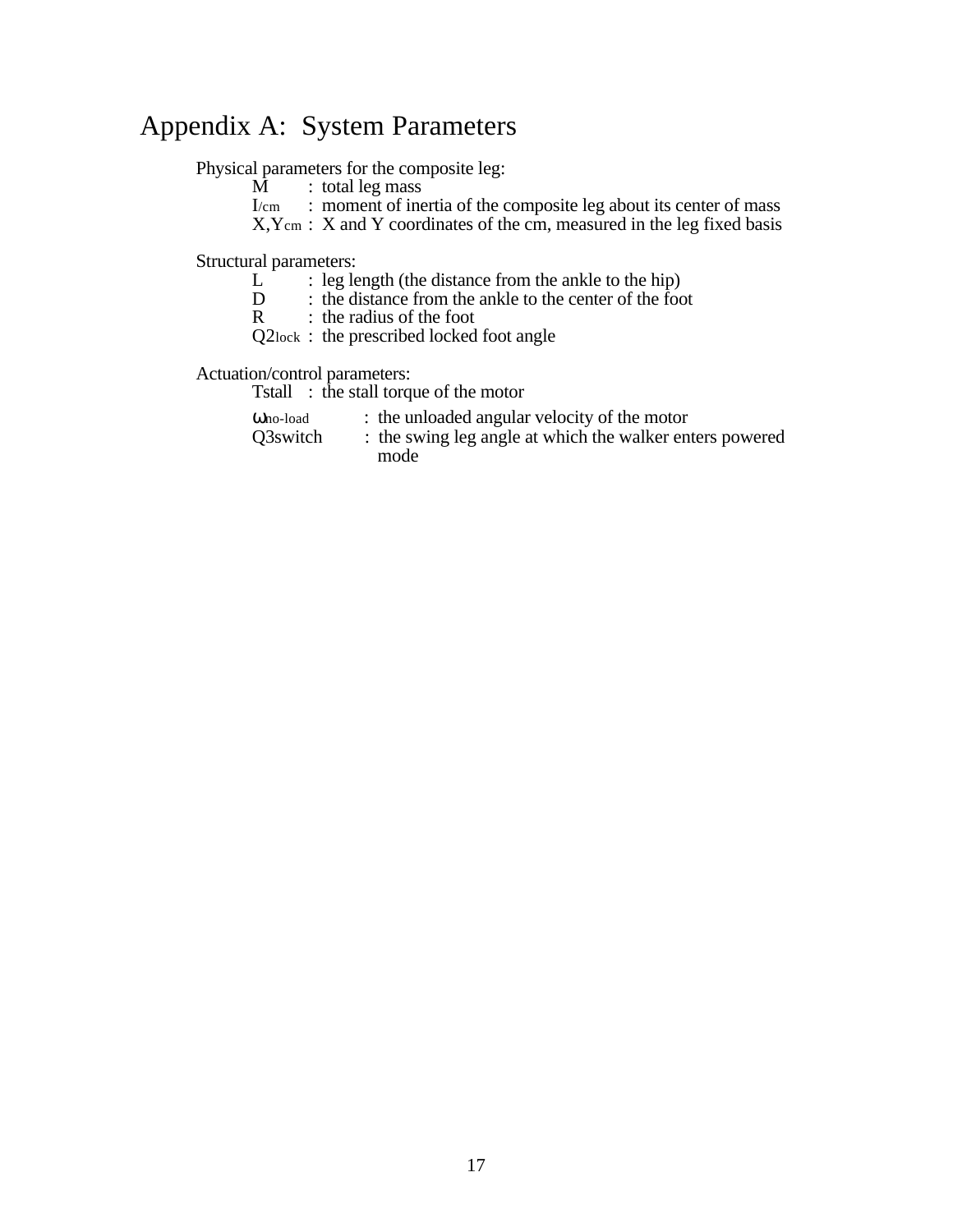### Appendix B: AutoLev

#### **Equation Generation Passive Mode:**

% Derivation of equations of motion for the two-link mode.

```
newtonian n
bodies a,b,f
points h,o,c,ank
variables u{2}'
variables q1,q1',q3,q3'
constants L,g,m,R,I,Xcma,Xcmb,Ycm,d,q2
mass a=m,b=m,f=0
inertia a,0,0,I,0,0,0
inertia b,0,0,I,0,0,0
inertia f,0,0,0,0,0,0
q1' = u1q3' = u2simprot(n,f,3,q1)
simprot(f,a,3,q2)
simprot(a,b,3,q3)
% position vectors
p_0_c = R^*n1 >
p_c_ank> = d*f1>p_ank_h = L^*a1>
p_h_B = (Xcmb)*b1 > -Ycm*b2 >p_0_Bo_Bo> = p_h_BBo> + p_0_Rank_h> + p_0_C, + p_c_Aank>
p_ank_Ao> = Xcma*a1> + Ycm*a2>
p_0_Ao = p_0_C + p_0_A + p_0_A + p_0_A% velocities and angular velocities
v_o_n>=R*q1'*n2>
v_c_n>=dt(p_0_c=,n) + v_0_nv_Ao_n>=dt(p_o_Ao>,n) + v_o_n>
v_Bo_n>=dt(p_o_Bo>,n) + v_o_n>
%save Vel_lock.all,45:48
w_f_n>=q1'*n3>
w_a_n>=q1'*n3>
w_b_n>=(q1'+q3')*n3>
% active forces
force_ao>=-m*g*n1>
force_bo>=-m*g*n1>
zero=fr()+frstar()
kane()
code dynamics() passive_mode.f
```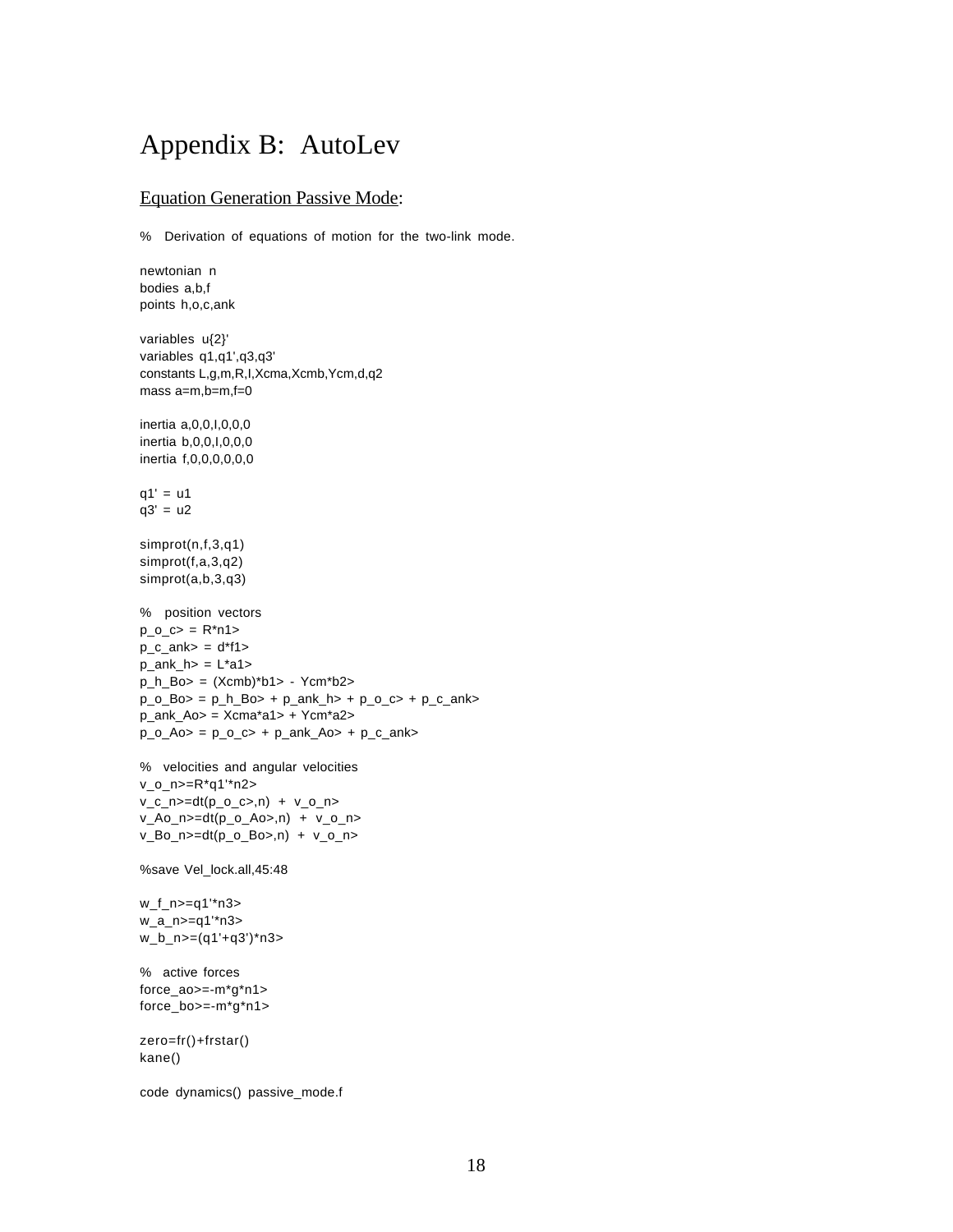#### Equation Generation, Powered Mode:

% Derivation of equation of motion of Powered Mode

```
newtonian n
bodies a,b,f
points h,o,c,ank
variables u{3}'
variables q1,q1',q2,q2',q3,q3'
constants L,g,m,R,I,Xcma,Xcmb,Ycm,d,mtorq
mass a=m,b=m,f=0
inertia a,0,0,I,0,0,0
inertia b,0,0,I,0,0,0
inertia f,0,0,0,0,0,0
q1' = u1q2' = u2q3' = u3simprot(n,f,3,q1)
simprot(f,a,3,q2)
simprot(a,b,3,q3)
% position vectors
p_0_c = R^*n1 >
p_c_ank> = d*f1>p_ank_h = L^*a1>
p_h_Bo> = Xcmb*b1> - Ycm*b2>
p_0_Bo= p_0_c> + p_c_ank> + p_0ank_h> + p_h_Bp_ank_Ao = Xcma*a1 + Ycm*a2p_0_Ao = p_0_C + p_0_A + p_0_A + p_0_A% velocities and angular velocities
v_o_n>=R*q1'*n2>
v_c_n = dt(p_0_c, n) + v_0_nv_Ao_n>=dt(p_0_Ao_1) + v_0_nv_Bo_n>=dt(p_o_Bo>,n) + v_o_n>
%save pow_vel.all,47:50
w_f_n>=q1'*n3>
w a n > = (q1'+q2')*n3>
w_b_n>=(q1'+q2'+q3')*n3>
force_ao>=-m*g*n1>
force_bo>=-m*g*n1>
torque_f>=mtorq*n3>
torque_a>=-mtorq*n3>
zero=fr()+frstar()
kane()
code() dynamics powered_mode.f
```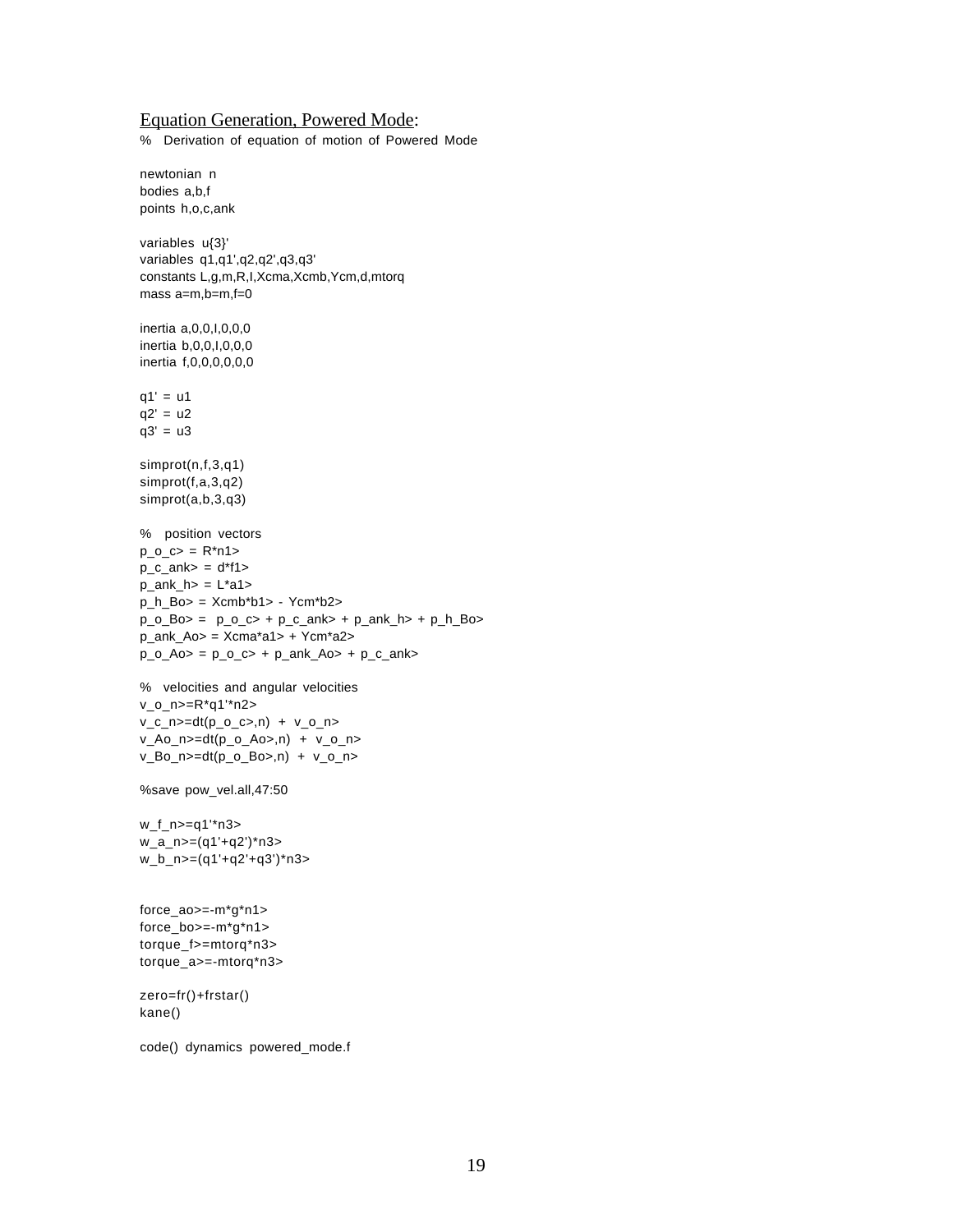#### **Jump Conditions:**

% Finds the expression for the angular momentum of the system about the new contact point and the % angular momentum of the 'back' leg about the hip before heelstrike.

```
newtonian n
bodies a,b,f
points h,o,c,ank,sank,cp,sf
variables u{3}'
variables q1,q1',q2,q2',q3,q3'
constants L,g,m,R,I,Xcma,Xcmb,Ycm,d,q2loc
mass a=m,b=m,f=0
inertia a,0,0,I,0,0,0
inertia b,0,0,I,0,0,0
inertia f,0,0,0,0,0,0
q1' = u1q2' = u2q3' = u3simprot(n,f,3,q1)
simprot(f,a,3,q2)
simprot(a,b,3,q3)
% position vectors
p_0_c>= R^*n1>p_c_ank> = d*f1>p_ank_h = L^*a1p_h_BBo> = Xcmb*b1> - Ycm*b2>p \circ Bo> = p \circ c> + p \circ ank> + p \circ ank h> + p \circ h \circ Bo>p_ank_Ao> = Xcma*a1> + Ycm*a2>
p_h_Ao> = -Xcmb*a1> + Ycm*a2>
p_0<sub>A</sub>o = p_0<sub>c</sub>\rightarrow + p_ank_Ao + p_c<sub>ank</sub>
p_sank_h> = L^*b1p sank sf= cos(q2loc)*D*b1> -sin(q2loc)*D*b2>p_s = p_0_c > + p_c_ank> + p_0ankh> + p_h_sank> + p_ssank_sf>p_c p_o > = -dot( p_s f_o > n2) * n2 >p_cpp_Ao> = p_cpp_o> + p_o_Ao>p_cpp_Bo> = p_cpp_0> + p_cpp_Bo>
% velocities and angular velocities
v_o_n>=R*q1'*n2>
v_c_n = dt(p_0_c, n) + v_0_nv_Ao_n>=dt(p_0_Ao_1) + v_0_nv_Bo_n>=dt(p_0_Bo_n) + v_0_nw_f_n>=q1'*n3>
w_a_n>=(q1'+q2')*n3>
w_b_n>=(q1'+q2'+q3')*n3>
h_a_h_p = momentum(angular,h,a)
h s cp n> = momentum(angular,cp,a,b)
h_a_h_n = dot(H_A_h_n, n3)h_s_ccp_n = dot(H_s_cp_n>,n3>)
save mom.all,75:78
```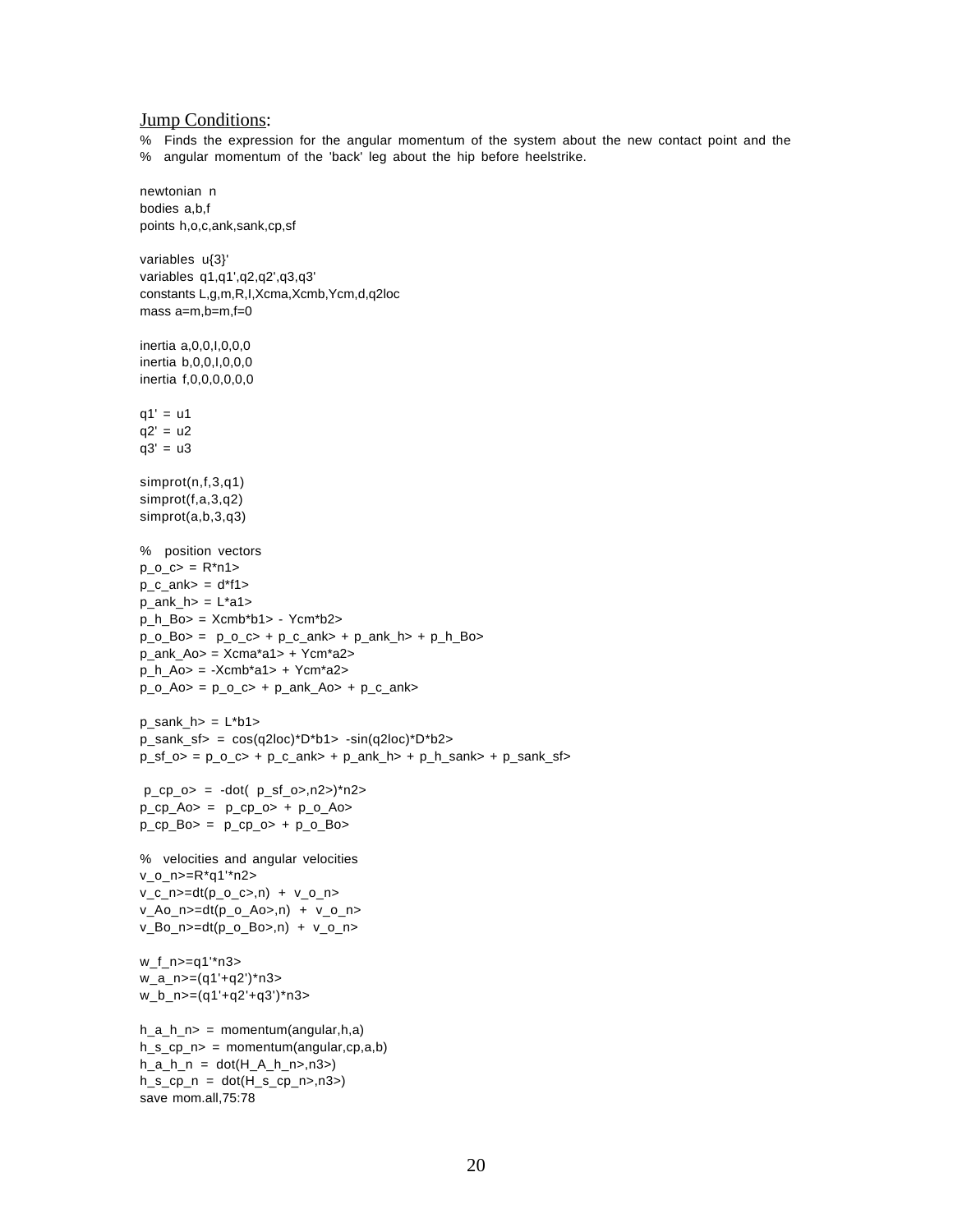### Appendix C: The Simulation, m-files

What follows is a list of all m-files associated with the simulation, a brief explanation of the functions they serve and a hard copy of the actual code.  $m_{\rm H}$ 

| m-rues:                    |                                                                            |
|----------------------------|----------------------------------------------------------------------------|
| height.m                   | : returns the height and vert. veloc. of the bottom of the swing foot      |
| init.m                     | : assigns values to the system parameters/initial conditions               |
| $lock\_int.m$              | : the integrator for locked mode, calls $loc\_qddt$                        |
| $loc\_qddt.m$              | : returns the state derivitive for passive mode                            |
| mom.m                      | : returns the desired angular momenta of the sys. before heelstrike        |
| <i>powanim.m</i>           | : animates the cartoon created by powered                                  |
| <i>powered.m</i>           | : the main m-file of the simulation that creates a cartoon of the robot    |
| $pow\_int.m$               | : the integrator for powered mode, calls <i>pow_qddt</i> and <i>height</i> |
| $pow\text{-}jump\text{.}m$ | : returns the state after heelstrike given the state before heelstrike     |
| pow_qddt.m                 | : returns the state derivitive for powered mode                            |
| pow_stor.m                 | : stores state vectors for later animation                                 |
| search.m                   | : main m-file of limit cycle search                                        |
| step.m                     | : returns the state after one step given its initial condidions            |

#### height.m

function  $[h,hd] = height(q);$ 

global D L Q2LOC

qf=q(1);  $q1=q(2)$ ;  $q2=q(3)$ ; qfl=Q2LOC; qf\_dot=q(4);  $q1$ \_dot=q(5);  $q2$ \_dot=q(6);

cqf=cos(qf); sqf=sin(qf);

 $cqf1=cos(qf+q1);$  $sqf1=sin(qf+q1);$ 

 $cqf12=cos(qf+q1+q2);$  $sqf12=sin(qf+q1+q2);$ 

 $cqf12f1=cos(qf+q1+q2-qf1);$ sqf12fl=sin(qf+q1+q2-qfl);

h=D\*(cqf+cqf12fl)+L\*(cqf1+cqf12);

%total derivative hd=(-L\*sqf12 - D\*sqf12fl)\*q2\_dot ...  $+(L*(-sqf1 - sqf12) - D*sqf12f1)*q1\_dot...$  $+(D*(-sqf-sqf12fI) + L*(-sqf1-sqf12))*qf_dot;$ \_\_\_\_\_\_\_\_\_\_\_\_\_\_\_\_\_\_\_\_\_\_\_\_\_\_\_\_\_\_\_\_\_\_\_\_\_\_\_\_\_\_\_\_\_\_\_\_\_\_\_\_\_\_\_\_\_\_\_\_\_\_\_\_\_\_\_\_\_\_\_\_ init.m

function  $[T0,Q0] = \text{init}$ 

%  $[T0, Q0] = pow\_init$ % % Define System Parameters M, Icm, L, Xcm, g, gam

% and Initial Conditions  $Q0 = [q1 q2 q1 dot q2dot]$ 

global M I L XCMA XCMB YCM G D Q1loc R Tstall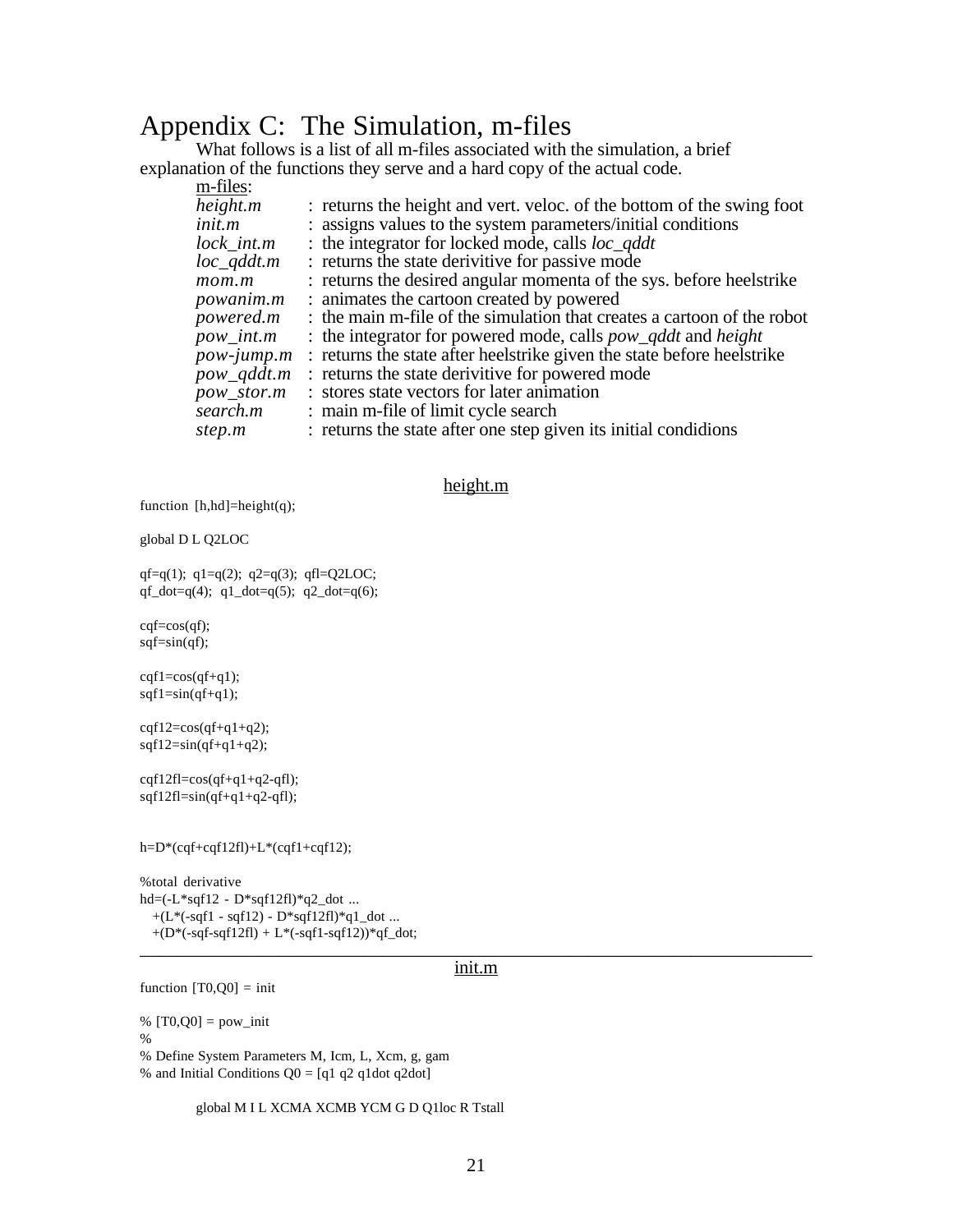global wnoload Q2LOC Q3switch

global Mfoot Mframe Mhip Xcmfoot Xcmframe Xcmhip global Icmfoot Icmframe Icmhip

disp('here we go!')

% Geometry & Environment L  $= 1$ ;  $\%$  Length of each leg  $R = 0.0;$  % Radius of foot  $D = 0.05$ ; % Distance from center of foot to ankle  $G = 10;$  % gravity  $Q2LOC = 3*pi/4;$  Q3switch= 1.0\*2.8625; % Motor Tstall  $= 692$ ; wnoload  $= 100$ : % Initial Conditions  $T0 = 0;$  $% \text{Q0}$  = [-pi 0 0 0 0 0];  $% \text{Q0}$  = [-Q2LOC Q2LOC Q3switch .6\*pi/2 0 -1.1];  $\% \text{Q0} = [0.1171 \text{-} Q2 \text{LOC Q2} \text{LOC Q3} \text{switch}.6*0.4726 \qquad 0 \qquad -0.2559];$  % Q0 = [-2.13817295623406 Q2LOC Q3switch 0.43154401278947 0 ... 0.77748810310435];  $Q0 = [-2.29640259398916 \quad Q2LOC \quad Q3s with 1.0*0.36665928489824 \quad 0 \dots$  -2.36656356044038]; % Each leg is composed of 3 parts: hip, frame, foot: % M: Mass of each part % Xcm: Center of mass measured along the leg starting at foot % Icm: Moments of inertia for each part about its own center of mass Mhip = 1000; Mframe = 0; Mfoot = 1;  $Xcmhip = L;$   $Xcmframe = 0.5;$   $Xcmfoot = 0;$ Icmhip = 0; Icmframe = Mframe\*L/12; Icmfoot = 0; Ycmframe  $= 0$ ; % Assemble leg % Mass of one complete leg  $M = Mhip + Mframe + Mfoot;$ % Center of mass of each leg  $XCMA = (Mhip*Xcmhip + Mframe*Xcmframe + Mfoot*Xcmfoot)/ M;$  $YCM = (Mframe*Ycmframe/M);$ % Moment of inertia I  $=$  Icmhip + Mhip\*((XCMA-Xcmhip)^2 + YCM^2) ...  $+$  Icmframe  $+$  Mframe\*((XCMA-Xcmframe)^2 + YCM^2) ... + Icmfoot + Mfoot\*((XCMA-Xcmfoot)^2 + YCM^2);

 $XCMB = L - XCMA;$ \_\_\_\_\_\_\_\_\_\_\_\_\_\_\_\_\_\_\_\_\_\_\_\_\_\_\_\_\_\_\_\_\_\_\_\_\_\_\_\_\_\_\_\_\_\_\_\_\_\_\_\_\_\_\_\_\_\_\_\_\_\_\_\_\_\_\_\_\_\_\_\_

#### lock\_int.m

function  $[Q, T,$ collision] = pw\_integ $(Q0, T0,$ Steps)

```
% [Q,T,collision] = locked\_integ(Q0,T0,Steps)%
```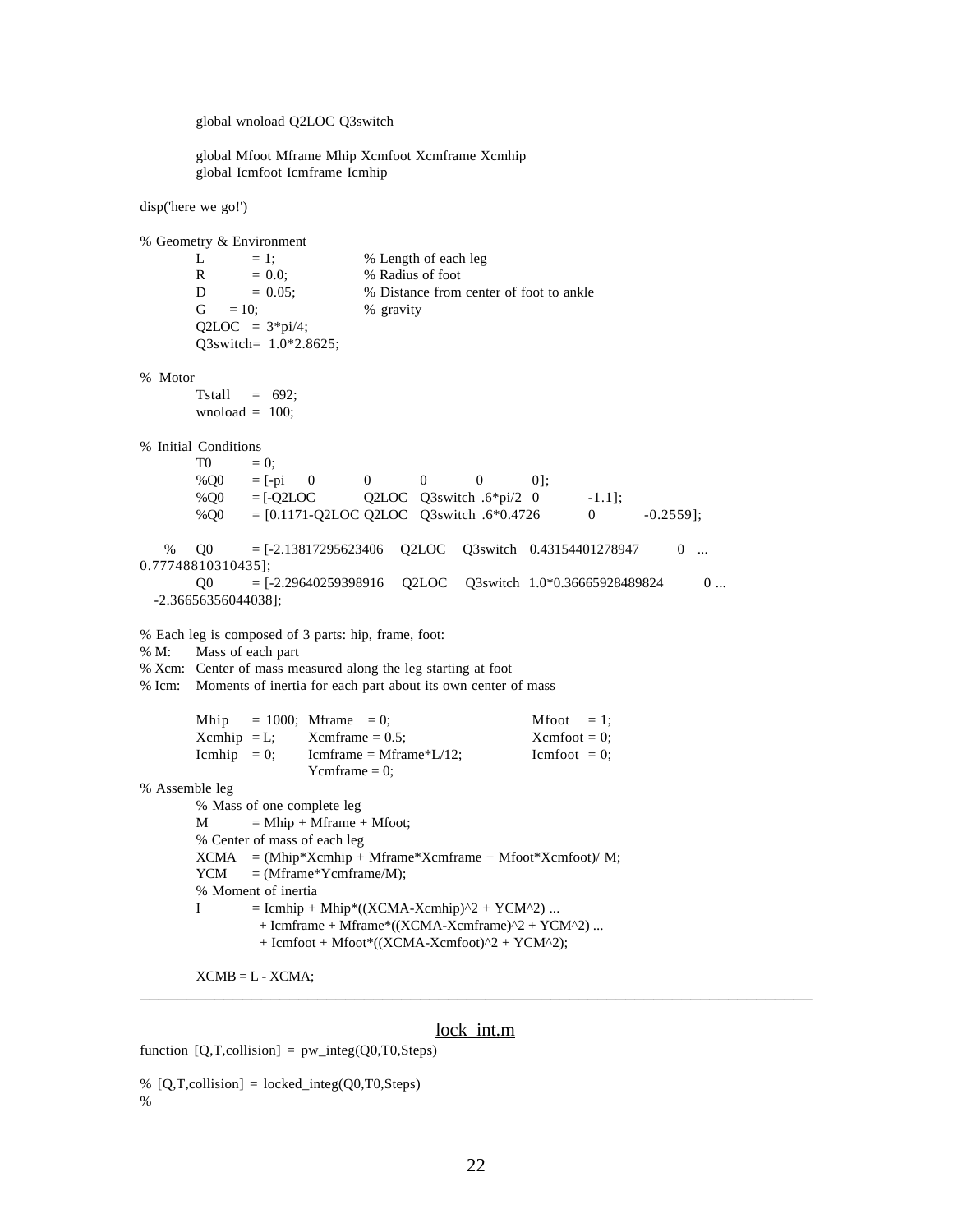% Integrate from initial conditions until the swinging leg % angle reaches Q3switch

% Index 1: standing leg, index 2: swinging leg

disp (' integrating locked-mode...')

global Q2LOC Q3switch

% Init IC's, Tolerances

| Y      | $= [Q0(1:2) Q0(3)+2*pi Q0(4:6)];$ |       |            |
|--------|-----------------------------------|-------|------------|
| т      | $= T0$ ;                          |       |            |
| Tmax   | $= 2.5$ ;                         |       |            |
| yk     | $= Q0;$                           | tk    | $= T0$ ;   |
| Tol    | $= 0.09$ ;                        |       |            |
| itr    | $= 1$ ;                           | tstep | $= 0.01$ ; |
| enter  | $= 0$ :                           | exit  | $= 0$ :    |
| switch | $= 0:$                            | error | $= 0:$     |

```
while (switch==0) \& (tk-T0 < Tmax) \& (error==0)
          tk = T0 + itr*step;k1 = tstep * feval(loc_qddt',tk ,yk ;k2 = tstep * feval('loc_qddt',tk+0.5*tstep,yk+0.5*k1);
          k3 = tstep * \text{feval}(\text{loc}_q\text{ddt}', t\text{k+0.5*tstep}, y\text{k+0.5*k2});k4 = tstep * \text{feval}(\text{loc\_qddt'},tk+ \text{tstep,yk+} k3);yk = yk + (k1+2*(k2+k3)+k4)/6;
```
while  $yk(3) < 0$ ,  $yk(3)=yk(3)+2*pi$ ; end;

while  $yk(3)=2*pi$ ,  $yk(3)=yk(3)-2*pi$ ;end;

```
T = [T; tk];Y = [Y; yk];
```
% Check if walker fell over %if  $abs(yk(1)) < pi/2$ % error  $= 1$ ; %end

```
% abs(yk(1)+Q2LOC)
```
%event detection

```
if (yk(6)<0)&(yk(3)+yk(6)*step<=Q3switch)
   switch=1;
   yb=yk;
   tb=tk;
  dt=(Q3swith-yk(3))/yk(6); ynext=[0,0,0,0,0,0];
    ylast=[1,1,1,1,1,1];
  ji=0; while ynext~=ylast
ji=ji+1;ylast=ynext;
```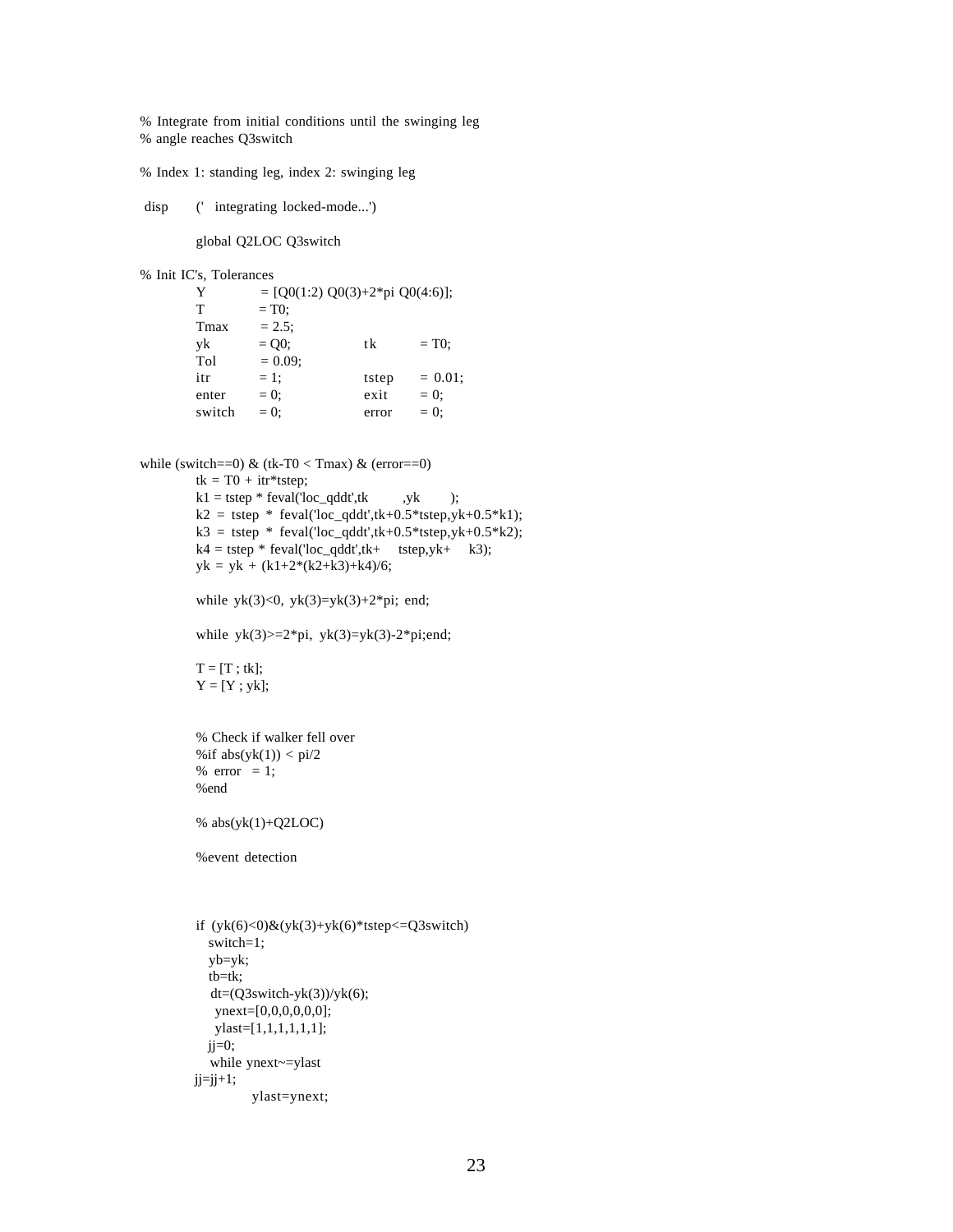```
k1 = dt * \text{feval}(\text{loc\_qddt}', tb \quad ,yb \quad );k2 = dt * \text{feval}(\text{loc}_\text{q}ddt', tb+0.5 * dt, yb+0.5 * k1);k3 = dt * \text{feval}(\text{loc}_\text{q}ddt', tb+0.5 * dt, yb+0.5 * k2);k4 = dt * \text{feval}(\text{loc}_\text{q} \text{d} dt', t\text{b}+ dt, y\text{b}+ k3);ynext = yb + (k1+2*(k2+k3)+k4)/6;
          dt=dt+(Q3swith-ynext(3))/ynext(6); end %while
```
 $T = [T : tb+dt]$ ;  $Y = [Y; ynext];$ 

end % if

%%%%end event detection

 $\text{itr}$  =  $\text{itr} + 1$ ; end % while ...  $Q = Y;$ \_\_\_\_\_\_\_\_\_\_\_\_\_\_\_\_\_\_\_\_\_\_\_\_\_\_\_\_\_\_\_\_\_\_\_\_\_\_\_\_\_\_\_\_\_\_\_\_\_\_\_\_\_\_\_\_\_\_\_\_\_\_\_\_\_\_\_\_\_\_\_\_

#### loc\_qddt.m

function  $[Qddot, Vcm1, Vcm2, MM] = loc_q ddt(t, Q)$ 

%  $[Qddot, Vcm1, Vcm2, MM] = loc_qddt(t, Q)$ 

%

% This function returns the state derivitive of the powered walker

% while in passive mode: Qddot = [q1dot 0 q3dot udot]

% Vcm1, Vcm2 = Velocities of cemters of mass of each leg

 $%$  MM = Generalized Mass Matrix

#### global M I L XCMA XCMB YCM G D R

| Q <sub>1</sub> | $= Q(1);$ | O <sub>2</sub> | $= Q(2);$ | 03 | $= Q(3);$ |
|----------------|-----------|----------------|-----------|----|-----------|
| U1             | $= Q(4);$ | U <sub>2</sub> | $= Q(6);$ |    |           |

 $%$  Precalculate sin  $&$  cos functions that are used very often %q1q2 = q1+q2; q1gam = q1+gam;  $q1q2gam = q1+q2+gam$ ;  $% \text{sq1} = \sin(\text{q1});$   $\text{sq2} = \sin(\text{q2});$  $%cq1 = cos(q1);$   $cq2 = cos(q2);$  $%$ sq1gam = sin(q1gam);  $%$ sq1q2gam = sin(q1q2gam);

% RHS

 $rh(1,1) = M*(L*XCMB*sin(03)*U1^{2}+D*XCMB*sin(02+03)*U1^{2}+ ...$ L\*YCM\*cos(Q3)\*(U1+U2)^2+D\*YCM\*cos(Q2+Q3)\*(U1+U2)^2+ ... R\*YCM\*cos(Q2+Q1+Q3)\*(U1+U2)^2-G\*(D\*sin(Q1)+XCMA\*sin(Q2+Q1)+ ...  $YCM*cos(Q2+Q1)) - G*(D*sin(Q1) + L*sin(Q2+Q1) + XCMB*sin(Q2+Q1+Q3) - ...$ YCM\*cos(Q2+Q1+Q3))-D\*R\*sin(Q1)\*U1^2-L\*YCM\*cos(Q3)\*U1^2- ... D\*YCM\*cos(Q2+Q3)\*U1^2-L\*R\*sin(Q2+Q1)\*U1^2- ... L\*XCMB\*sin(Q3)\*(U1+U2)^2-D\*XCMB\*sin(Q2+Q3)\*(U1+U2)^2- ...  $R*XCMB*sin(Q2+Q1+Q3)*(U1+U2)^2-R*(D*sin(Q1)+XCMA*sin(Q2+Q1)+...$ YCM\*cos(Q2+Q1))\*U1^2);

```
rh(2,1) = -M*(G*(XCMB*sin(Q2+Q1+Q3)-YCM*cos(Q2+Q1+Q3)) - ...(L*XCMB*sin(Q3)+D*XCMB*sin(Q2+Q3)-L*YCM*cos(Q3)- ...
       D*YCM*cos(Q2+Q3))*U1^2);
```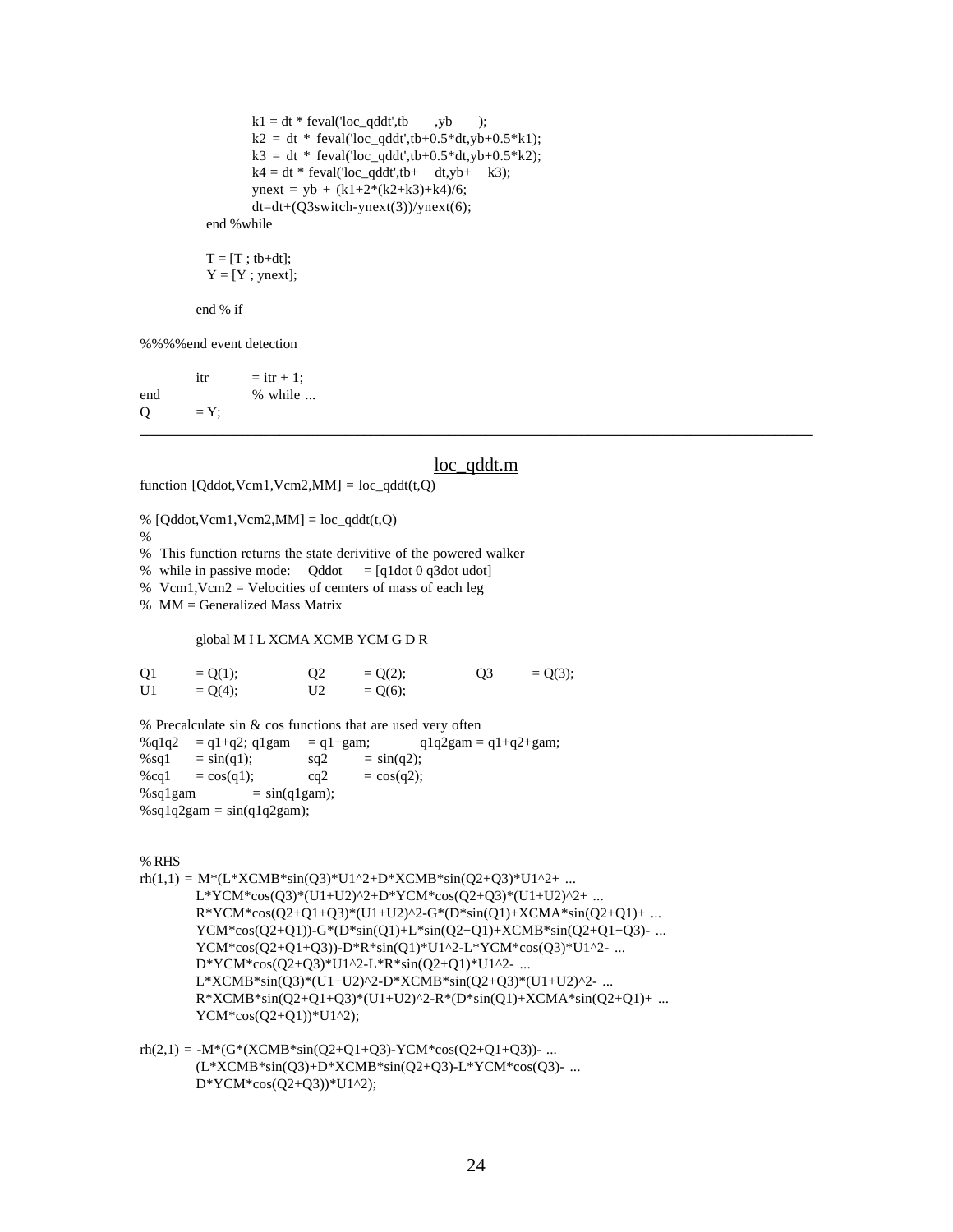% Mass Matrix

 $MM = zeros(2,2);$ 

- $MM(1,1) = -2*I M*(D^2+R^2+XCMA^2+YCM^2+2*D*XCMA*cos(Q2)+ ...$ 2\*D\*R\*cos(Q1)+2\*R\*XCMA\*cos(Q2+Q1)-2\*D\*YCM\*sin(Q2)- ... 2\*R\*YCM\*sin(Q2+Q1)) - M\*(D^2+L^2+R^2+XCMB^2+YCM^2+ ...  $2*D*L*cos(Q2)+2*D*R*cos(Q1)+2*L*XCMB*cos(Q3)+2*L*YCM*sin(Q3)+...$ 2\*D\*XCMB\*cos(Q2+Q3)+2\*D\*YCM\*sin(Q2+Q3)+2\*L\*R\*cos(Q2+Q1)+ ... 2\*R\*XCMB\*cos(Q2+Q1+Q3)+2\*R\*YCM\*sin(Q2+Q1+Q3));
- $MM(1,2) = -I M*(XCMB^2+YCM^2+L^*XCMB*cos(Q3)+L^*YCM*sin(Q3)+...$ D\*XCMB\*cos(Q2+Q3)+D\*YCM\*sin(Q2+Q3)+R\*XCMB\*cos(Q2+Q1+Q3)+ ...  $R*YCM*sin(Q2+Q1+Q3);$
- $MM(2,1) = -I M*(XCMB^2+YCM^2+L*XCMB*cos(Q3)+L*YCM*sin(Q3)+...$ D\*XCMB\*cos(Q2+Q3)+D\*YCM\*sin(Q2+Q3)+R\*XCMB\*cos(Q2+Q1+Q3)+ ...  $R*YCM*sin(Q2+Q1+Q3);$

 $MM(2,2) = -I - M*(XCMB^2+YCM^2);$ 

% Compute Qddot vector

Udot  $= (MM\setminus(rh))$ ;  $Qddot = [U1 0 U2 Udot(1) 0 Udot(2)];$ \_\_\_\_\_\_\_\_\_\_\_\_\_\_\_\_\_\_\_\_\_\_\_\_\_\_\_\_\_\_\_\_\_\_\_\_\_\_\_\_\_\_\_\_\_\_\_\_\_\_\_\_\_\_\_\_\_\_\_\_\_\_\_\_\_\_\_\_\_\_\_\_

#### mom.m

function [hminus, MM] = mom( $Q$ )

global M I L XCMA XCMB YCM G D R Q2LOC

| Q <sub>1</sub> | $= Q(1);$ | Q <sub>2</sub> | $= Q(2); Q3$ | $= Q(3);$ |           |
|----------------|-----------|----------------|--------------|-----------|-----------|
| U1             | $= Q(4);$ | U <sub>2</sub> | $= O(5)$ ;   | U3        | $= Q(6);$ |

hhip= (I-M\*(XCMA\*XCMB-YCM^2))\*(U1+U2) - D\*M\*(XCMB\*cos(Q2)+ ... YCM\*sin(Q2))\*U1 - M\*R\*(XCMB\*cos(Q1+Q2)+YCM\*sin(Q1+Q2))\*U1;

```
hcp = D^*M^*(2^*D+L^*cos(O2)+XCMA^*cos(O2)+2^*R^*cos(O1)+XCMB^*cos(O2+O3)+... YCM*sin(Q2+Q3)-YCM*sin(Q2)-2*sin(Q1)*(D*sin(Q1)+L*sin(Q1+Q2)- ...
       D*sin(Q2LOC)*cos(Q1+Q2+Q3)-(L-D*cos(Q2LOC))*sin(Q1+Q2+Q3)))*U1 + ...
       (I-M*(XCMB*sin(Q1+Q2+Q3)*(D*sin(Q1)+L*sin(Q1+Q2)-...D*sin(Q2LOC)*cos(Q1+Q2+Q3)-(L-D*cos(Q2LOC))*sin(Q1+Q2+Q3))- ...
       XCMB^2-YCM^2-L*XCMB*cos(Q3)-L*YCM*sin(Q3)-D*XCMB*cos(Q2+Q3)- ...
       D*YCM*sin(Q2+Q3)-R*XCMB*cos(Q1+Q2+Q3)-R*YCM*sin(Q1+Q2+Q3)- ...
     YCM*cos(Q1+Q2+Q3)*(D*sin(Q1)+L*sin(Q1+Q2)-D*sin(Q2LOC)*cos(Q1+Q2+Q3)- ...
       (L-D*cos(Q2LOC))*sin(Q1+Q2+Q3))))*(U1+U2+U3) + (I+L*M*(L+D*cos(Q2)+...XCMB*cos(Q3)+YCM*sin(Q3)+R*cos(Q1+Q2)-sin(Q1+Q2)*D*sin(Q1)+L*sin(Q1+Q2)-...D*sin(Q2LOC)*cos(Q1+Q2+Q3)-(L-D*cos(Q2LOC))*sin(Q1+Q2+Q3)))+ ...
       M*(XCMA^2+YCM^2+D*XCMA*cos(Q2)+R*XCMA*cos(Q1+Q2)-D*YCM*sin(Q2)- ...
       R*YCM*sin(01+02)-XCMA*sin(01+02)*(D*sin(01)+L*sin(01+02)- ...
       D^*sin(Q2LOC)^*cos(Q1+Q2+Q3)-(L-D^*cos(Q2LOC))^*sin(Q1+Q2+Q3))- ...
       YCM*cos(Q1+Q2)*(D*sin(Q1)+L*sin(Q1+Q2)-D*sin(Q2LOC)*cos(Q1+Q2+Q3)- ...
       (L-D*cos(Q2LOC))*sin(Q1+Q2+Q3))))*(U1+U2) - M*R*(YCM*sin(Q1+Q2) - ...2*R-2*D*cos(Q1)-L*cos(Q1+Q2)-XCMA*cos(Q1+Q2)-XCMB*cos(Q1+Q2+Q3)- ...
       YCM*sin(Q1+Q2+Q3))*U1;
```
hminus  $=$  [ hcp ; hhip ];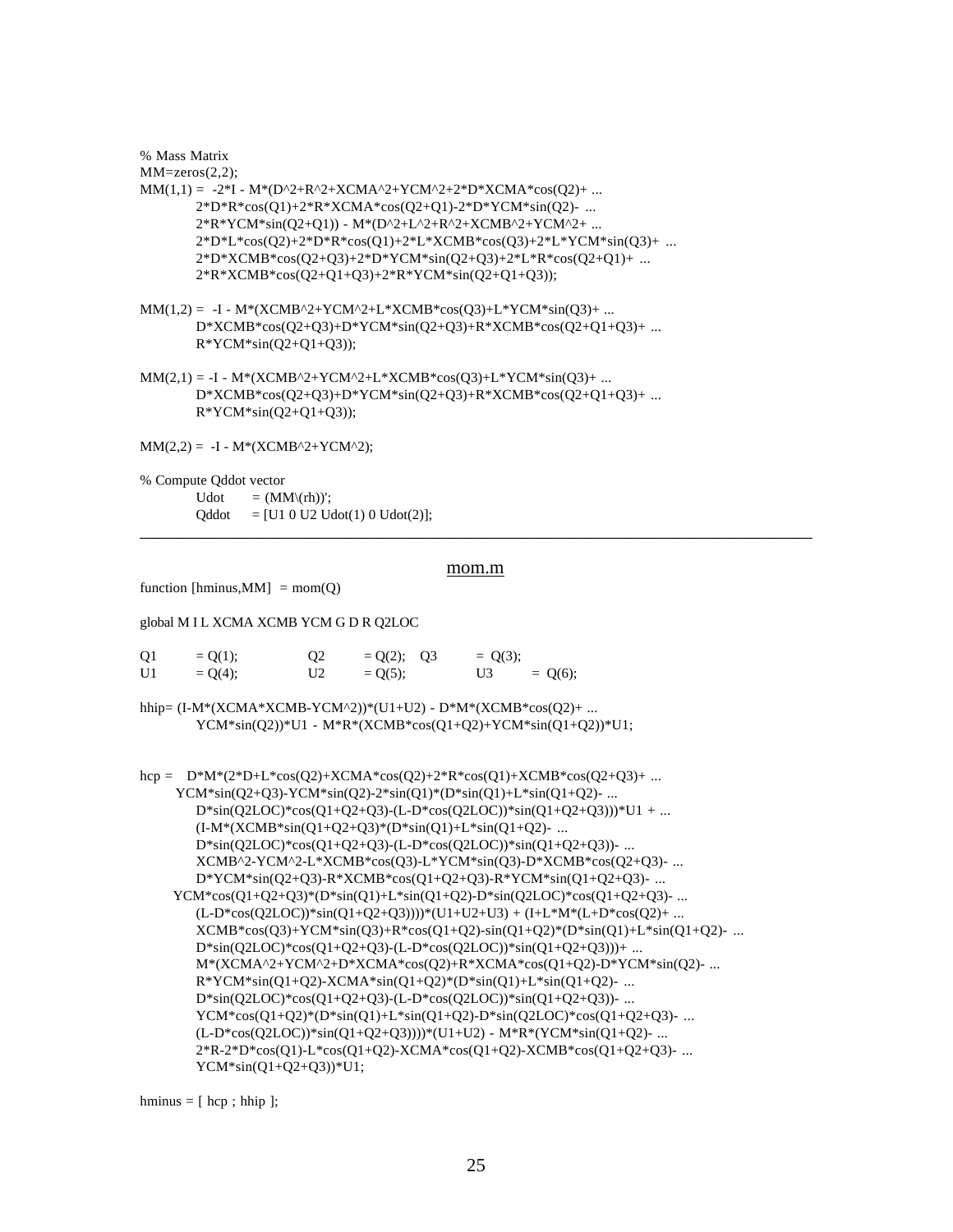$MM = zeros(2,2);$ 

- $MM(1,1) = -2*I M*(D^2+R^2+XCMA^2+YCM^2+2*D*XCMA*cos(Q2)+ ...$ 2\*D\*R\*cos(Q1)+2\*R\*XCMA\*cos(Q2+Q1)-2\*D\*YCM\*sin(Q2)- ... 2\*R\*YCM\*sin(Q2+Q1)) - M\*(D^2+L^2+R^2+XCMB^2+YCM^2+ ...  $2^*D^*L^*cos(Q2)+2^*D^*R^*cos(Q1)+2^*L^*XCMB^*cos(Q3)+2^*L^*YCM^*sin(Q3)+...$ 2\*D\*XCMB\*cos(Q2+Q3)+2\*D\*YCM\*sin(Q2+Q3)+2\*L\*R\*cos(Q2+Q1)+ ... 2\*R\*XCMB\*cos(Q2+Q1+Q3)+2\*R\*YCM\*sin(Q2+Q1+Q3));
- $MM(1,2) = -I M*(XCMB^2+YCM^2+L^*XCMB*cos(Q3)+L^*YCM*sin(Q3)+...$ D\*XCMB\*cos(Q2+Q3)+D\*YCM\*sin(Q2+Q3)+R\*XCMB\*cos(Q2+Q1+Q3)+ ...  $R*YCM*sin(Q2+Q1+Q3));$
- $MM(2,1) = -I M*(XCMB^2+YCM^2+L*XCMB*cos(Q3)+L*YCM*sin(Q3)+...$ D\*XCMB\*cos(Q2+Q3)+D\*YCM\*sin(Q2+Q3)+R\*XCMB\*cos(Q2+Q1+Q3)+ ...  $R*YCM*sin(Q2+Q1+Q3);$

 $MM(2,2) = -I - M*(XCMB^2+YCM^2);$ \_\_\_\_\_\_\_\_\_\_\_\_\_\_\_\_\_\_\_\_\_\_\_\_\_\_\_\_\_\_\_\_\_\_\_\_\_\_\_\_\_\_\_\_\_\_\_\_\_\_\_\_\_\_\_\_\_\_\_\_\_\_\_\_\_\_\_\_\_\_\_\_

#### powanim.m

```
% this m-file animates the state response calculated by
% the powered simulation.
```
global Q2LOC D R

clear X close all

 $temp = linspace(0,2*pi,50);$  $cirx = R^*cos(temp)$ ;  $\text{ciry} = \text{R}^* \text{sin}(\text{temp});$ 

X=Qhist;  $[n,m]=size(X);$ 

 $q1 = X(:,1);$  $q2 = X(:,2);$  $q3 = X(:,3);$ 

```
sq1 = \sin(q1); cq1 = \cos(q1);
sq2 = \sin(q2); cq2 = \cos(q2);
sq12=sin(q1+q2); cq12 = cos(q1+q2);sq123=sin(q1+q2+q3); cq123 = cos(q1+q2+q3);sq1234 = \sin(q1+q2+q3-Q2LOC); cq1234 = cos(q1+q2+q3-Q2LOC);
xf = -R*q1;yf = R^*ones(n,1);xa = xf - D*sq1;ya = yf + D*cq1;xh = xa - L*sq12;yh = ya + L*cq12;x2 = xh - L*sq123;y2 = yh + L * cq123;
```

```
xsf = x2 - D*sq1234;
```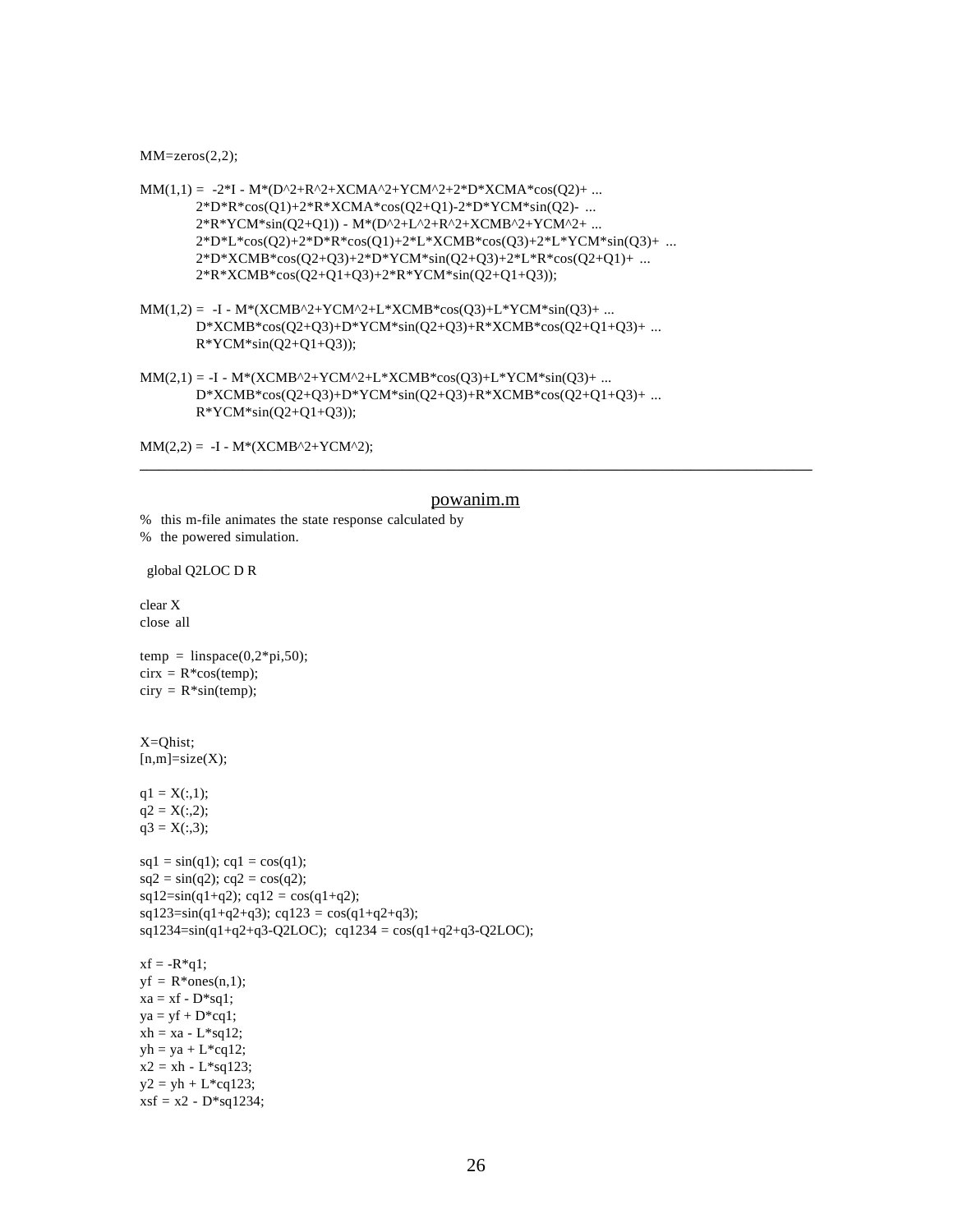```
ysf = y2 + D*cq1234;figure(3)
axis('square')
axis('off')
axis([-1.5,1.5,-1.5,1.5]);
hold
side=1.5;
a=[-side -side -side side side;side -side side side -side];
b=[0 -side side side -side; 0 side side -side -side];
for i=1:n cla
   line(a,b,'color','w')
   plot(cirx+xf(i),ciry+yf(i),'c');
  plot(cirx+xsf(i),ciry+ysf(i),c');x=[xf(i)xa(i) xh(i) x2(i); xa(i) xh(i) x2(i) xsf(i)];y=[yf(i) ya(i) yh(i) y2(i); ya(i) yh(i) y2(i) ysf(i)]; stride=xsf(i);
% x=[0 -L*sin(X(i,1));-L*sin(X(i,1)) -L*sin(X(i,1)) -L*sin(X(i,1)) +X(i,2))];% y=[0 L*cos(X(i,1)); L*cos(X(i,1)) L*cos(X(i,1))+L*cos(X(i,1)+X(i,2))];
 line(x,y) drawnow
```
end

### \_\_\_\_\_\_\_\_\_\_\_\_\_\_\_\_\_\_\_\_\_\_\_\_\_\_\_\_\_\_\_\_\_\_\_\_\_\_\_\_\_\_\_\_\_\_\_\_\_\_\_\_\_\_\_\_\_\_\_\_\_\_\_\_\_\_\_\_\_\_\_\_

#### powered.m

```
% Includes:
% - integration of equations of motion<br>% - collision check when swinging foo
         - collision check when swinging foot hits ground
% - jump conditions at foot collison
% - storage of state history
% Initialize physical parameters & IC's
         clear all
         global M I L XCMA XCMB YCM G D R
         % Parameters for storage subroutine
         global Thist Qhist
         global Steps
         [T0,Q0] = \text{init};% Store IC's % Format
         Thist = \lceil : % \lceil \lceilQhist = []; % [q1 q2 q3 q1d0t q2d0t q3d0t]% Define various variables
         Steps = 0;StepMax = 10; % Maximum number of steps to walk
         stepdisp= 5; % Display every ... Steps
```
% Simulation for powered, straight-legged walker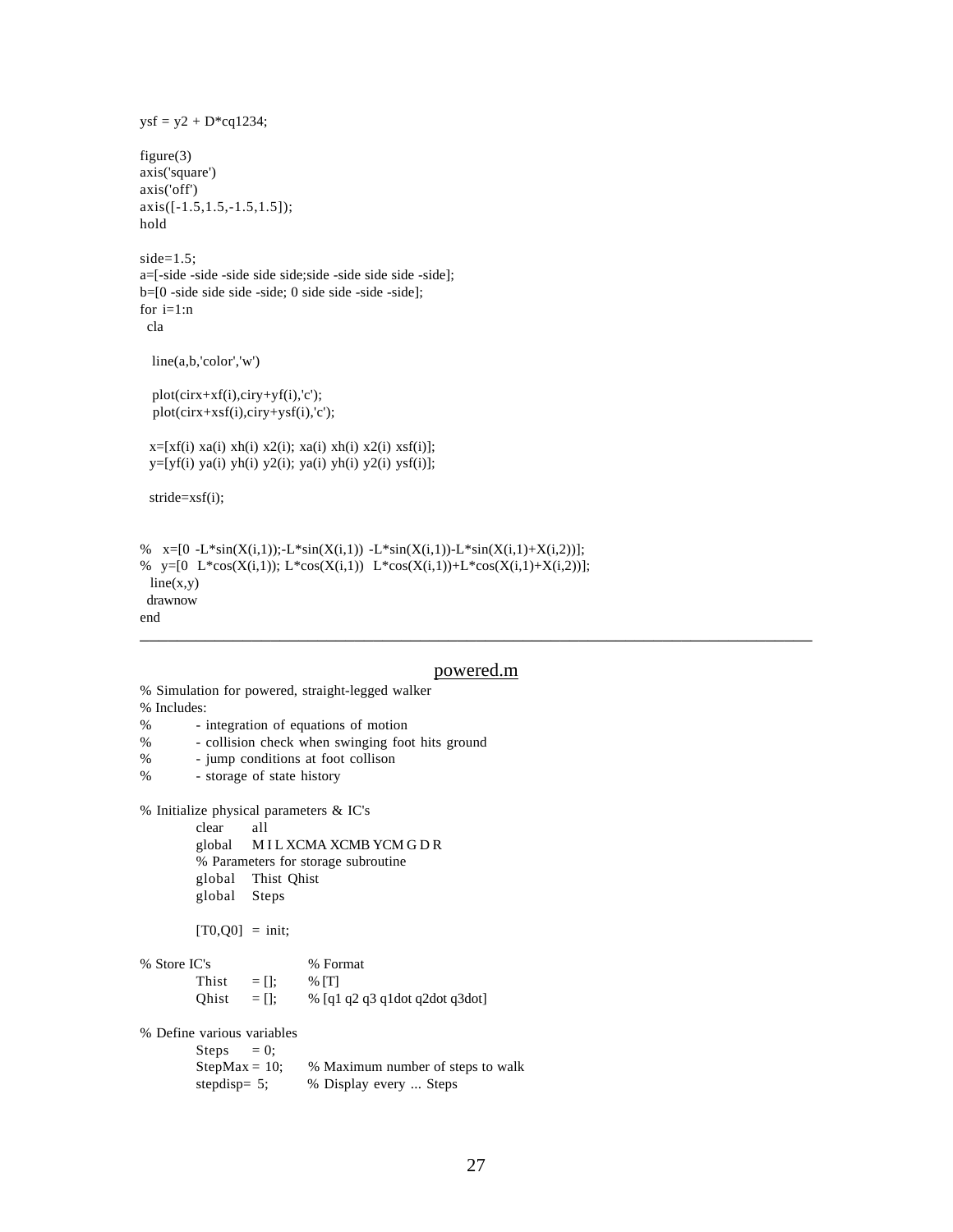% Walking begins with while loop

```
while Steps < StepMax
        clear Qstep Tstep Qloc Tloc Qpow Tpow
        Steps = Steps + 1;
        qtest(Steps) = Q0(1);% WALK ONE STEP
        if (rem(Steps,stepdisp)==0) | (Steps==1)
          disp (['Integrating Step ' num2str(Steps)...
                   ' ; To go : ' num2str(StepMax-Steps)])
        end
        % Integrate power_mode until collision
        [Qpow, Tpow, collision] = pow\_int(Q0, T0, Steps);[n,m] = size(Qpow);Qminus = Qpow(n,:); % The state of the walker at
                                                       % heel-strike
        T<sub>minus</sub> = T<sub>pow</sub>(n);if collision == 0 disp ('No Collision detected !')
          pow_stor(Tpow,Qpow)
          break
        end
        % Collision: Jump Conditions over collision
        [Qplus,Stride] = pow_jump(Qminus);
        % Set IC's for integration of next step
        Q0 = Qplus;
        T0 = Tminus;% Integrate locked_mode until power is "turned on"
        [Qloc,Tloc] = lock\_int(Q0,T0,Steps);[n,m] = size(Qloc);Q0 = Qloc(n,:); % Sets initial conditions for power-mode.
        T0 = Tloc(n);Qstep = [Qpow ; Qloc ];
        Tstep = [Tpow; Tloc];% Append state vectors of this step to state history
        pow_stor(Tstep,Qstep)
        \%strideStore(Steps,1) = Stride;
```
end % while Steps<=StepMax

return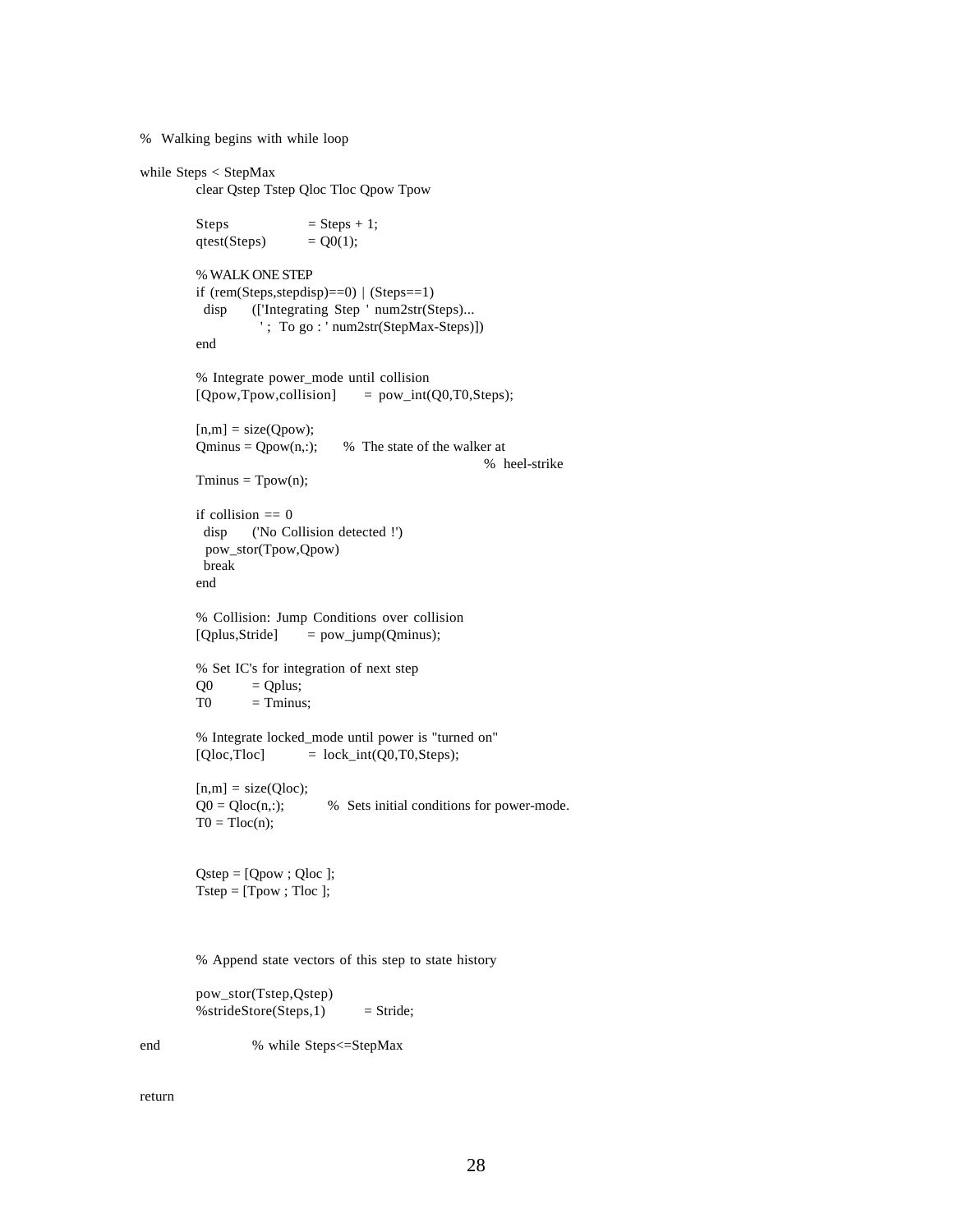#### pow\_int.m

\_\_\_\_\_\_\_\_\_\_\_\_\_\_\_\_\_\_\_\_\_\_\_\_\_\_\_\_\_\_\_\_\_\_\_\_\_\_\_\_\_\_\_\_\_\_\_\_\_\_\_\_\_\_\_\_\_\_\_\_\_\_\_\_\_\_\_\_\_\_\_\_

```
function [Q,T,collision] = pow(int(Q0,T0,Steps)% [Q,T,collision] = pow-int(Q0,T0,Steps)%
% Integrate from initial conditions until heelstrike
        global L
% Index 1: standing leg, index 2: swinging leg
 disp (' integrating power-mode...')
% Init IC's, Tolerances
        Y = Q0; T = T0;
        Tmax = 1;
        yk = Q0; tk = T0;xTol = -0.01 * L;itr = 1; tstep = 0.01;
        enter = 0; exit = 0;
        collision = 0; error = 0;
while (collision==0) & (tk-T0 < Tmax) & (error==0)
        tk = T0 + itr*tstep;
        k1 = tstep * feval('pow_qddt',tk ,yk);k2 = tstep * fewal('pow_qddt',tk+0.5*tstep,yk+0.5*k1);k3 = tstep * feval('pow_qddt',tk+0.5*tstep,yk+0.5*k2);
        k4 = tstep * \text{few}(power - qddt', tk + tstep,yk + k3);yk = yk + (k1+2*(k2+k3)+k4)/6;T = [T ; tk];Y = [Y; yk];% Check if walker fell over
        %if abs(yk(1)) < pi/2% error = 1;
        %end
        % collision check
        [h,dh] = height(yk);if h+dh*tstep<=0
           collision=1;
           yb=yk;
           tb=tk;
           dt=-h/dh;
           ynext=[0,0,0,0,0,0];
            ylast=[1,1,1,1,1,1];
          jj=0; while ynext~=ylast
        jj=jj+1;ylast=ynext;
                 k1 = dt * \text{feval}('pow\_qddt', tb ,yb ;k2 = dt * \text{few}(1 \text{pow}_q ddt', tb+0.5 * dt, yb+0.5 * k1);k3 = dt * \text{feval}('pow\_qddt', tb+0.5 * dt, yb+0.5 * k2);
```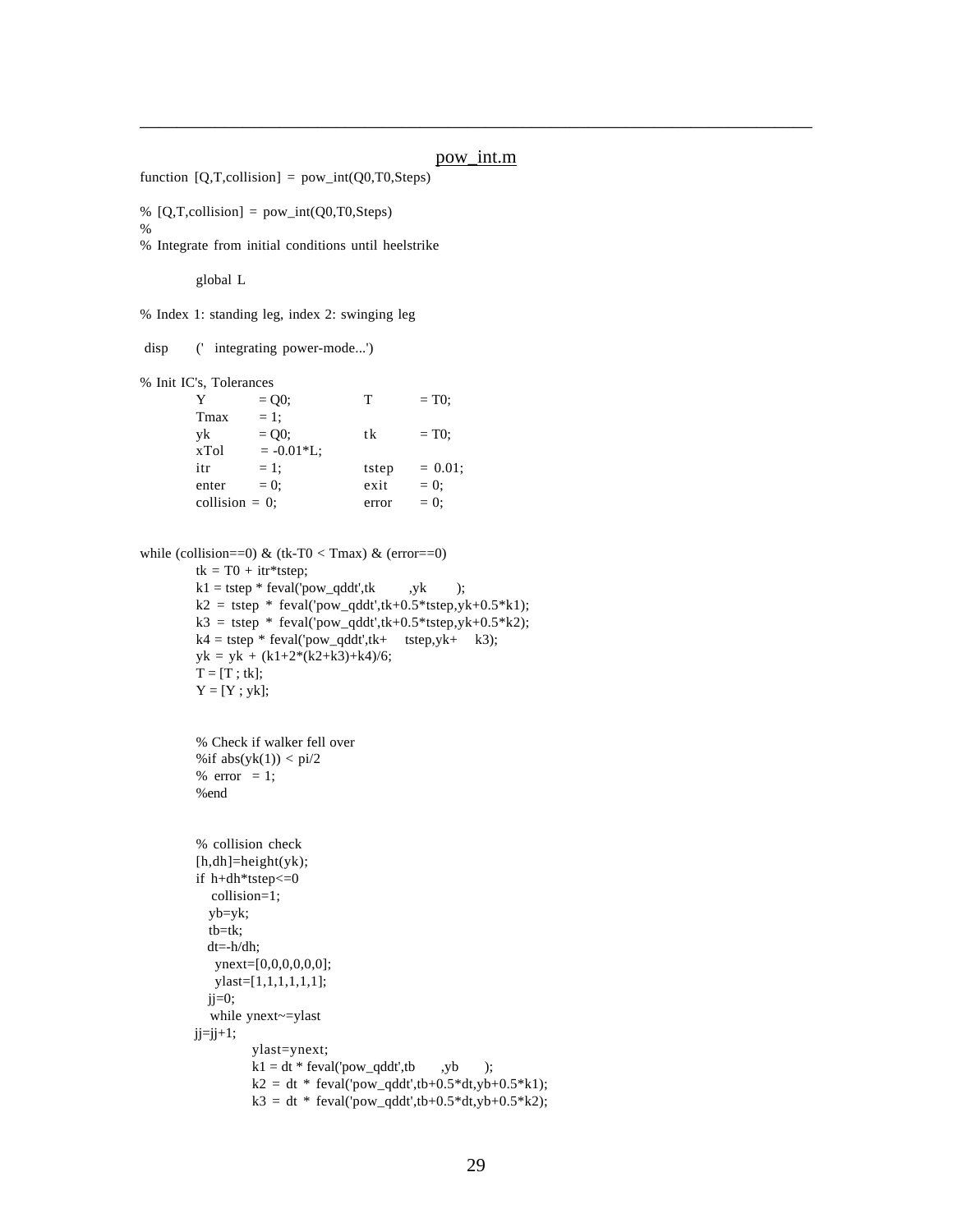```
k4 = dt * \text{few}\frac{q}{dt}; tb + dt, yb + k3;
               ynext = yb + (k1+2*(k2+k3)+k4)/6;
               [h,dh]=height(ynext);
               dt=dt-h/dh;
          end %while
         T = [T; tb+dt];Y = [Y; ynext];end %if
       %%%%%%%%%%%
       \text{itr} = \text{itr} + 1;
end % while ...
Q = Y;________________________________________________________________________
```

```
pow_jump.m<br>function [qplus,dcp] = pow_jump(qminus);
```
%uses mom.m global Q2LOC D L

[Hminus,MM]=mom(qminus);

qplus(1)=qminus(1)+qminus(2)+qminus(3)-Q2LOC-pi; qplus(2)=Q2LOC;  $qplus(3)=-qminus(3);$ 

qdotplus=-MM\Hminus;

qplus=[qplus';qdotplus(1);0;qdotplus(2)]';

 $s1 = sin(qminus(1));$ 

s12=sin(qminus(1)+qminus(2)); s123=sin(qminus(1)+qminus(2)+qminus(3));

s1234=sin(qminus(1)+qminus(2)+qminus(3)-Q2LOC);

dcp=D\*(s1+s1234)+L\*(s12+s123);

#### pow\_qddt.m

\_\_\_\_\_\_\_\_\_\_\_\_\_\_\_\_\_\_\_\_\_\_\_\_\_\_\_\_\_\_\_\_\_\_\_\_\_\_\_\_\_\_\_\_\_\_\_\_\_\_\_\_\_\_\_\_\_\_\_\_\_\_\_\_\_\_\_\_\_\_\_\_

```
function [Qddot, MM] = pow_qddt(t, Q)
```

```
% [Qddot, Vcm1, Vcm2, MM] = pw_qddot(t, Q)
```
%

% This function returns the state derivitive of the powered walker

% while in powered mode:  $Qddot = [q1dot q2dot q3dot u$ 

global M I L XCMA XCMB YCM G D R Tstall wnoload

| Q <sub>1</sub> | $= Q(1);$ | O <sub>2</sub> | $= Q(2); Q3$ | $= Q(3);$ |           |
|----------------|-----------|----------------|--------------|-----------|-----------|
| U <sub>1</sub> | $= Q(4);$ | U2             | $= Q(5);$    | U3        | $= Q(6);$ |

 $MTORQ = -(Tstall/wnoload)*U2 + Tstall;$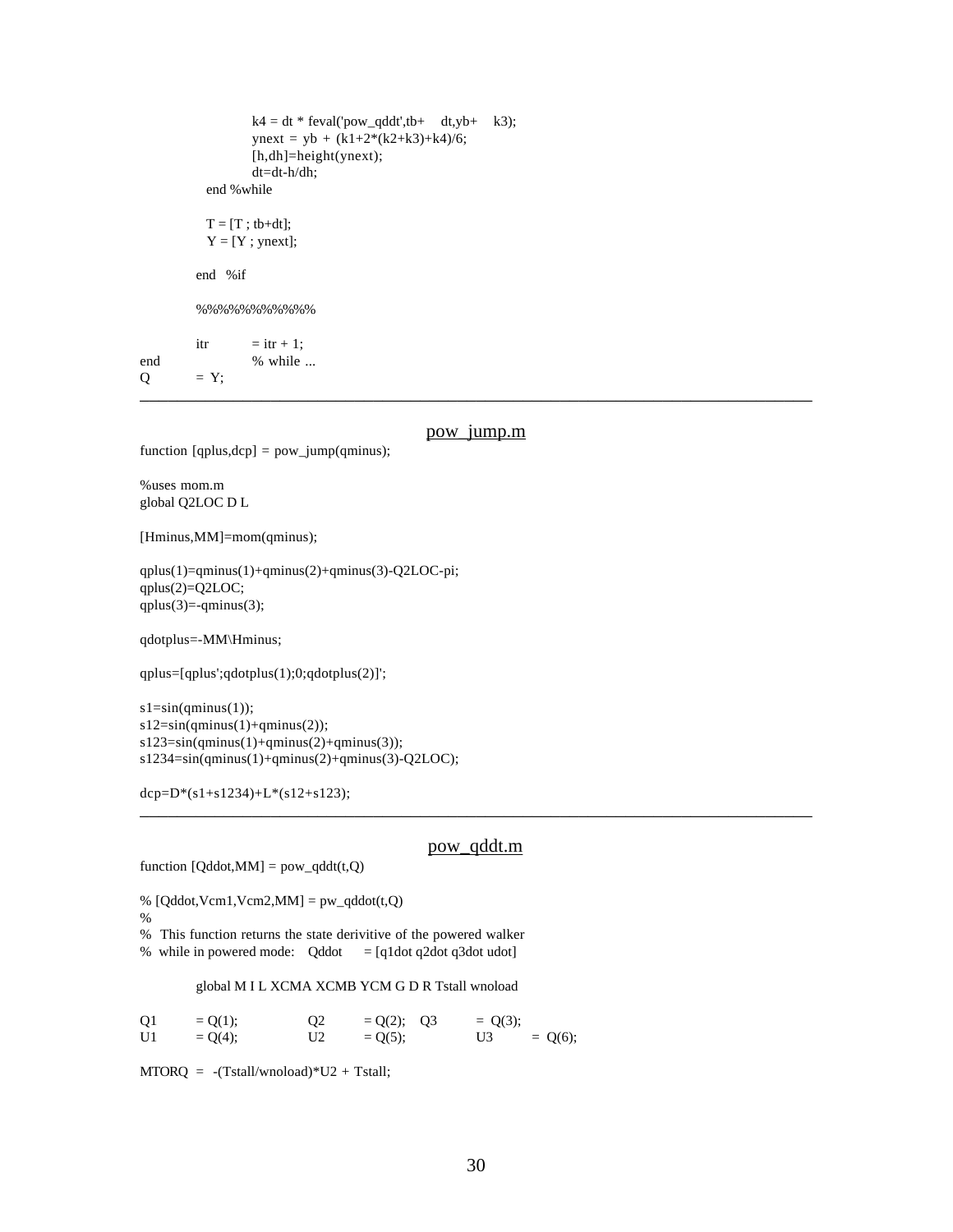% Precalculate sin & cos functions that are used very often  $\%q1q2 = q1+q2$ ;  $\%q1gam = q1+gam$ ;  $\%q1q2gam = q1+q2+gam$ ;  $%sq1 = sin(q1);$  %sq2 =  $sin(q2);$  $%cq1 = cos(q1);$  %cq2 = cos(q2);  $%$ sq1gam = sin(q1gam);  $%$ sq1q2gam = sin(q1q2gam);

- $MM(1,1) = -2*I M*(D^2+R^2+XCMA^2+YCM^2+2*D*R*cos(Q1)+ ...$ 2\*D\*XCMA\*cos(Q2)+2\*R\*XCMA\*cos(Q1+Q2)-2\*D\*YCM\*sin(Q2)- ...  $2^*R^*YCM^*sin(Q1+Q2)) - M^*(D^2+L^2+R^2+XCMB^2+ ...$ YCM^2+2\*D\*L\*cos(Q2)+2\*D\*R\*cos(Q1)+2\*L\*XCMB\*cos(Q3)+ ... 2\*L\*YCM\*sin(Q3)+2\*D\*XCMB\*cos(Q2+Q3)+2\*D\*YCM\*sin(Q2+Q3)+ ... 2\*L\*R\*cos(Q1+Q2)+2\*R\*XCMB\*cos(Q1+Q2+Q3)+2\*R\*YCM\*sin(Q1+Q2+Q3));
- $MM(1,2) = -2*I M*(XCMA^2+YCM^2+D*XCMA*cos(Q2)+ ...$  $R*XCMA*cos(Q1+Q2)-D*YCM*sin(Q2)-R*YCM*sin(Q1+Q2))$  - ... M\*(L^2+XCMB^2+YCM^2+D\*L\*cos(Q2)+2\*L\*XCMB\*cos(Q3)+ ... 2\*L\*YCM\*sin(Q3)+D\*XCMB\*cos(Q2+Q3)+D\*YCM\*sin(Q2+Q3)+ ... L\*R\*cos(Q1+Q2)+R\*XCMB\*cos(Q1+Q2+Q3)+R\*YCM\*sin(Q1+Q2+Q3));
- $MM(1,3) = -I M*(XCMB^2+YCM^2+L*XCMB*cos(Q3)+L*YCM*sin(Q3)+...$ D\*XCMB\*cos(Q2+Q3)+D\*YCM\*sin(Q2+Q3)+R\*XCMB\*cos(Q1+Q2+Q3)+ ...  $R*YCM*sin(Q1+Q2+Q3);$
- $MM(2,1) = -2*I M*(XCMA^2+YCM^2+D*XCMA*cos(Q2)+ ...$  $R*XCMA*cos(Q1+Q2)-D*YCM*sin(Q2)-R*YCM*sin(Q1+Q2))$  - ...  $M*(L^2+XCMB^2+YCM^2+D*L*cos(Q2)+2*L*XCMB*cos(Q3)+...$ 2\*L\*YCM\*sin(Q3)+D\*XCMB\*cos(Q2+Q3)+D\*YCM\*sin(Q2+Q3)+ ... L\*R\*cos(Q1+Q2)+R\*XCMB\*cos(Q1+Q2+Q3)+R\*YCM\*sin(Q1+Q2+Q3));
- $MM(2,2) = -2*I M*(XCMA^2+YCM^2) ...$ M\*(L^2+XCMB^2+YCM^2+2\*L\*XCMB\*cos(Q3)+2\*L\*YCM\*sin(Q3));
- $MM(2,3) = -I M*(XCMB^2+YCM^2+L*XCMB*cos(Q3)+L*YCM*sin(Q3));$
- $MM(3,1) = -I M*(XCMB^2+YCM^2+L*XCMB*cos(Q3)+L*YCM*sin(Q3)+...$ D\*XCMB\*cos(Q2+Q3)+D\*YCM\*sin(Q2+Q3)+R\*XCMB\*cos(Q1+Q2+Q3)+ ...  $R*YCM*sin(Q1+Q2+Q3)$ ;
- $MM(3,2) = -I M*(XCMB^2+YCM^2+L*XCMB*cos(Q3)+L*YCM*sin(Q3));$
- $MM(3,3) = -I M*(XCMB^2+YCM^2);$

 $RHS(1,1) = -M*(G*(D*sin(Q1)+XCMA*sin(Q1+Q2)+YCM*cos(Q1+Q2))+...$  $G^*(D^*sin(Q1)+L^*sin(Q1+Q2)+XCMB^*sin(Q1+Q2+Q3)$ -...  $YCM*cos(Q1+Q2+Q3)) + 2*D*R*sin(Q1)*U1^2+ ...$ D\*YCM\*cos(Q2+Q3)\*U1^2+D\*L\*sin(Q2)\*(U1+U2)^2+ ... D\*XCMA\*sin(Q2)\*(U1+U2)^2+D\*YCM\*cos(Q2)\*(U1+U2)^2+ ...  $L*YCM*cos(Q3)*(U1+U2)^2+L*R*sin(Q1+Q2)*(U1+U2)^2+...$ L\*XCMB\*sin(Q3)\*(U1+U2+U3)^2+R\*XCMA\*sin(Q1+Q2)\*(U1+U2)^2+ ...  $R*YCM*cos(Q1+Q2)*(U1+U2)^2+D*XCMB*sin(Q2+Q3)*(U1+U2+U3)^2+...$  $R*XCMB*sin(Q1+Q2+Q3)*(U1+U2+U3)^2-D*L*sin(Q2)*U1^2- ...$ D\*XCMA\*sin(Q2)\*U1^2-D\*YCM\*cos(Q2)\*U1^2-D\*XCMB\*sin(Q2+Q3)\*U1^2- ...  $L*XCMB*sin(Q3)*(U1+U2)^2-L*YCM*cos(Q3)*(U1+U2+U3)^2-...$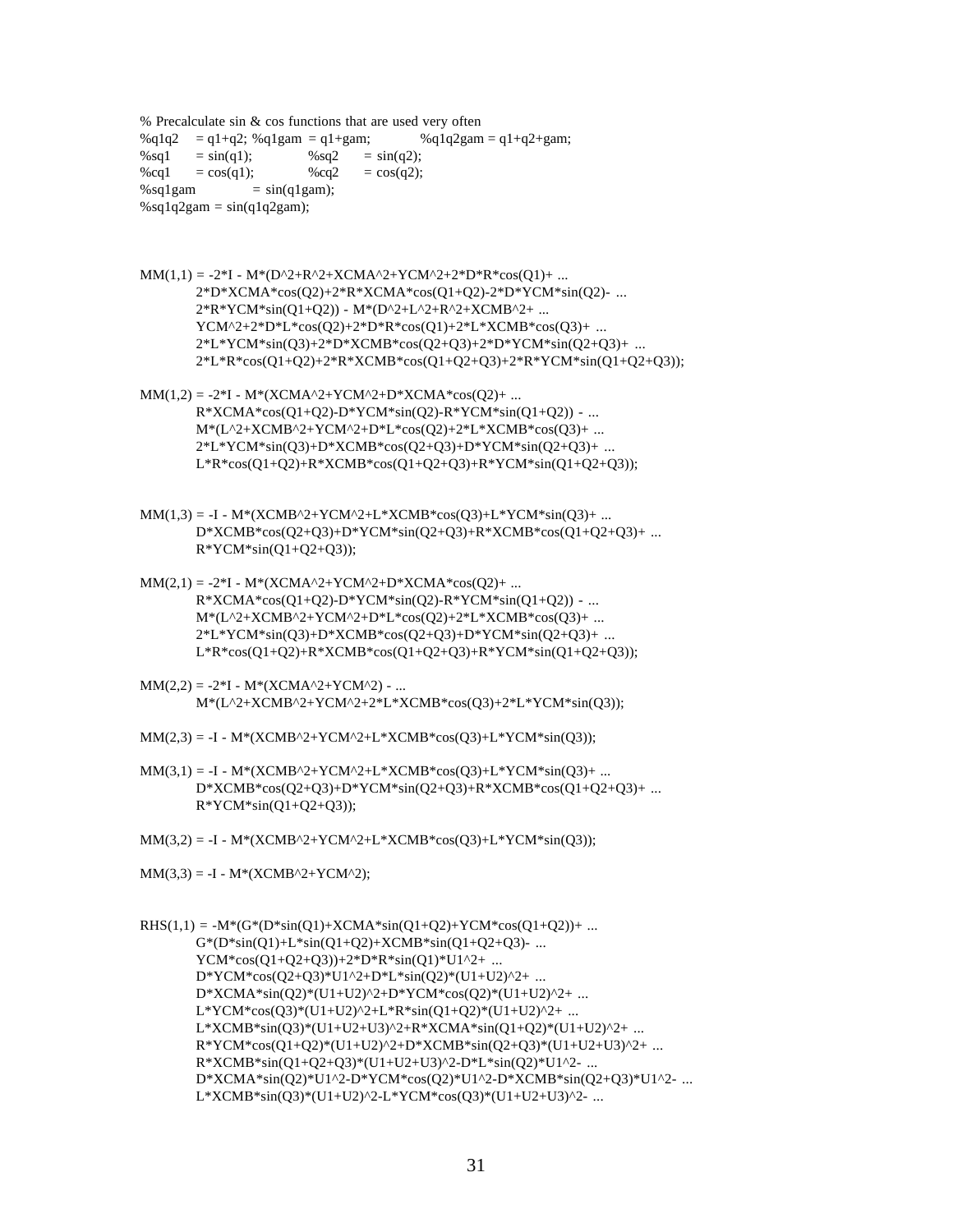#### D\*YCM\*cos(Q2+Q3)\*(U1+U2+U3)^2-R\*YCM\*cos(Q1+Q2+Q3)\*(U1+U2+U3)^2);

- $RHS(2,1) = MTORQ G*M*(XCMA*sin(Q1+Q2)+YCM*cos(Q1+Q2)) ...$ G\*M\*(L\*sin(Q1+Q2)+XCMB\*sin(Q1+Q2+Q3)-YCM\*cos(Q1+Q2+Q3)) - ... M\*(D\*YCM\*cos(Q2+Q3)\*U1^2+L\*YCM\*cos(Q3)\*(U1+U2)^2+ ...  $L*XCMB*sin(Q3)*(U1+U2+U3)^2-D*L*sin(Q2)*U1^2- ...$ D\*XCMB\*sin(Q2+Q3)\*U1^2-L\*XCMB\*sin(Q3)\*(U1+U2)^2- ... L\*YCM\*cos(Q3)\*(U1+U2+U3)^2-D\*(XCMA\*sin(Q2)+YCM\*cos(Q2))\*U1^2);
- RHS(3,1) =  $M*(D*XCMB*sin(Q2+Q3)*U1^2+L*XCMB*sin(Q3)*(U1+U2)^2-...$ G\*(XCMB\*sin(Q1+Q2+Q3)-YCM\*cos(Q1+Q2+Q3))- ... D\*YCM\*cos(Q2+Q3)\*U1^2-L\*YCM\*cos(Q3)\*(U1+U2)^2);

% Compute Qddot vector

udot  $=$   $(MM\backslash RHS)'$ ;  $Qddot = [U1 U2 U3 udot];$ \_\_\_\_\_\_\_\_\_\_\_\_\_\_\_\_\_\_\_\_\_\_\_\_\_\_\_\_\_\_\_\_\_\_\_\_\_\_\_\_\_\_\_\_\_\_\_\_\_\_\_\_\_\_\_\_\_\_\_\_\_\_\_\_\_\_\_\_\_\_\_\_

#### pow\_stor.m

function pow stor(TStep,OStep)

% pw\_stor(TStep,QStep)

 $\%$ 

% Stores the state history in the matrices Thist and Qhist

global Thist Qhist

Qhist = [Qhist;QStep]; Thist = [Thist;TStep]; \_\_\_\_\_\_\_\_\_\_\_\_\_\_\_\_\_\_\_\_\_\_\_\_\_\_\_\_\_\_\_\_\_\_\_\_\_\_\_\_\_\_\_\_\_\_\_\_\_\_\_\_\_\_\_\_\_\_\_\_\_\_\_\_\_\_\_\_\_\_\_\_

#### search.m

% This m-file finds and classifies the stability

- % of limit cycles of the powered walker.
- % John Camp, July 1997

clear all global M I L XCMA XCMB YCM G D R

% Physical Parameters

 $[to,yo] = init;$ 

tol  $= 0.0000000001;$ pert  $=$  sqrt(tol);  $\%$  good for forward diff.  $n = 0;$ iter  $= 100$ ;  $fixedpt = 'false';$ 

while (strcmp(fixedpt,'true')==0) & ( $n <$ iter)

 $y = step(yo);$ 

 $gold(1) = y(1)-yo(1);$  $\text{gold}(2) = y(4) - y_0(4);$  $gold(3) = y(6)-yo(6);$ 

% Perturb I.C.'s, get col. #1 of jacobian of G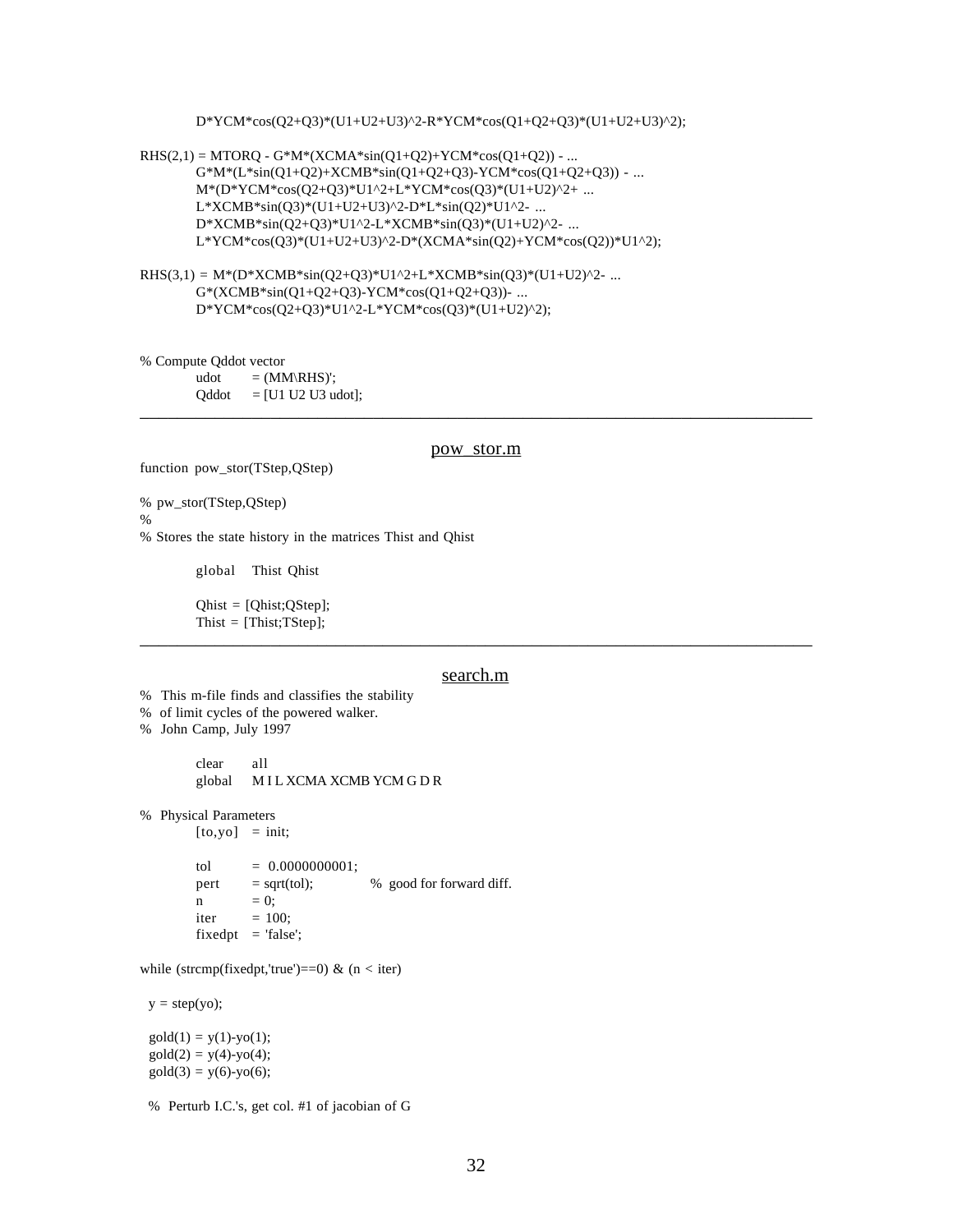```
yg = yo;yg(1) = yo(1) + pert;y = step(yg);gnew(1) = y(1)-yg(1);gnew(2) = y(4)-yg(4);gnew(3) = y(6)-yg(6);
 dg(:,1) = (gnew-gold)'; % Perturb I.C.'s, get col. #2 of jacobian of G
yg = yo;yg(4) = yo(4) + pert;y = step(yg);gnew(1) = y(1)-yg(1);gnew(2) = y(4)-yg(4);
 gnew(3) = y(6)-yg(6);
 dg(.2) = (gnew-gold);
  % Perturb I.C.'s, get col. #3 of jacobian of G
 yg = yo;yg(6) = yo(6) + pert;y = step(yg);gnew(1) = y(1)-yg(1);gnew(2) = y(4)-yg(4);gnew(3) = y(6)-yg(6);
 dg(.3) = (gnew-gold)'; n
   disp('thinking...')
 dgdy = (1/pert).*dg;dely = dgdy \ ( -gold)'; % modification to I.C.'s
 yo(1) = yo(1) + dely(1);yo(2) = yo(2);yo(3) = yo(3);yo(4) = yo(4) + dely(2);yo(5) = 0;yo(6) = yo(6) + dely(3); yo
 if abs(dely) < tol/10;
  fixedpt = 'true'; end
n = n+1;
end % while
```
eig(dgdy+eye(3)) % calculates the eigen values of the jacobian near the fixed point  $\overline{\phantom{a}}$  , and the contribution of the contribution of the contribution of the contribution of the contribution of the contribution of the contribution of the contribution of the contribution of the contribution of the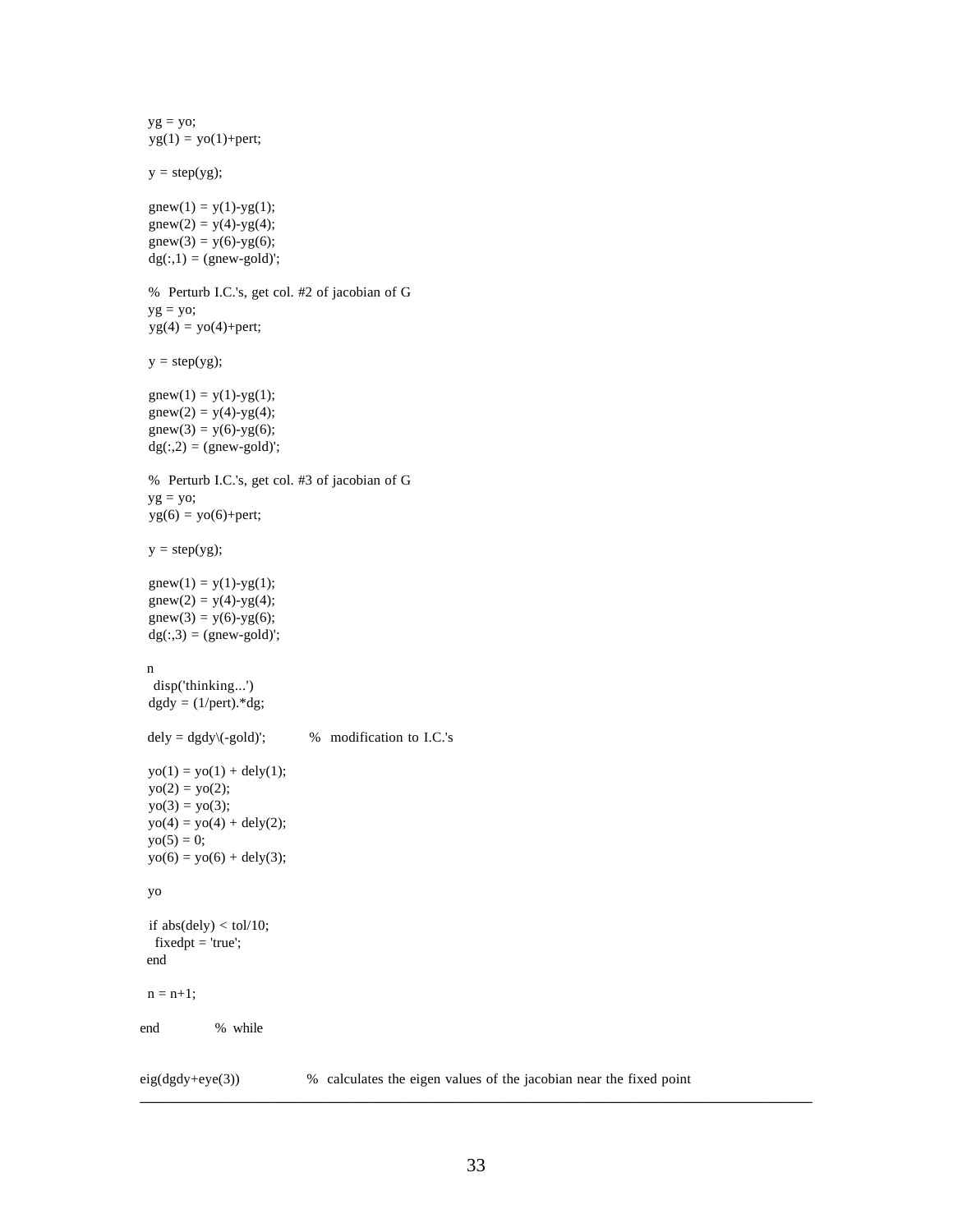#### step.m

```
function [ynew] = step(Q0) % This function returns the state of the walker
  % after one step.
        clear Qloc Qpow Qstep Tstep
        global R D L Q2LOC Qstep Tstep Q3switch Tstall wnoload torque
        T0=0;Steps=10; % not needed for 'step'
  % Integrate power_mode until collision
        [Qpow, Tpow, collision] = pow\_int(Q0, T0, Steps);[pn,m] = size(Qpow);Qminus = Qpow(pn,:); % The state of the walker at heel-strike
        Tminus = Tpow(pn);
        if collision == 0 disp ('No Collision detected !')
          break
        end
  % Collision: Jump Conditions over collision
        [Qplus,Stride] = pow_jump(Qminus);
% Integrate locked_mode until power is "turned on"
        [Qloc,Tloc] = lock_int(Qplus,Tminus,Steps);
        [n,m] = size(Qloc);ynew = Qloc(n,:); % Sets initial conditions for next step.
Qstep=[Qpow;Qloc];
Tstep=[Tpow;Tloc];
%%%%%%%%%%%%%%%%%%%%%%%%% animate this step %%%%%%%%%%%%%%%%%%%%%%%%%
anima=1;
if anima==0
clear X
close all
temp = linspace(0,2*pi,50);cirx = R*cos(temp);
ciry = R*sin(temp);for jj=1:2if jj == 1 X=Qpow;
else
```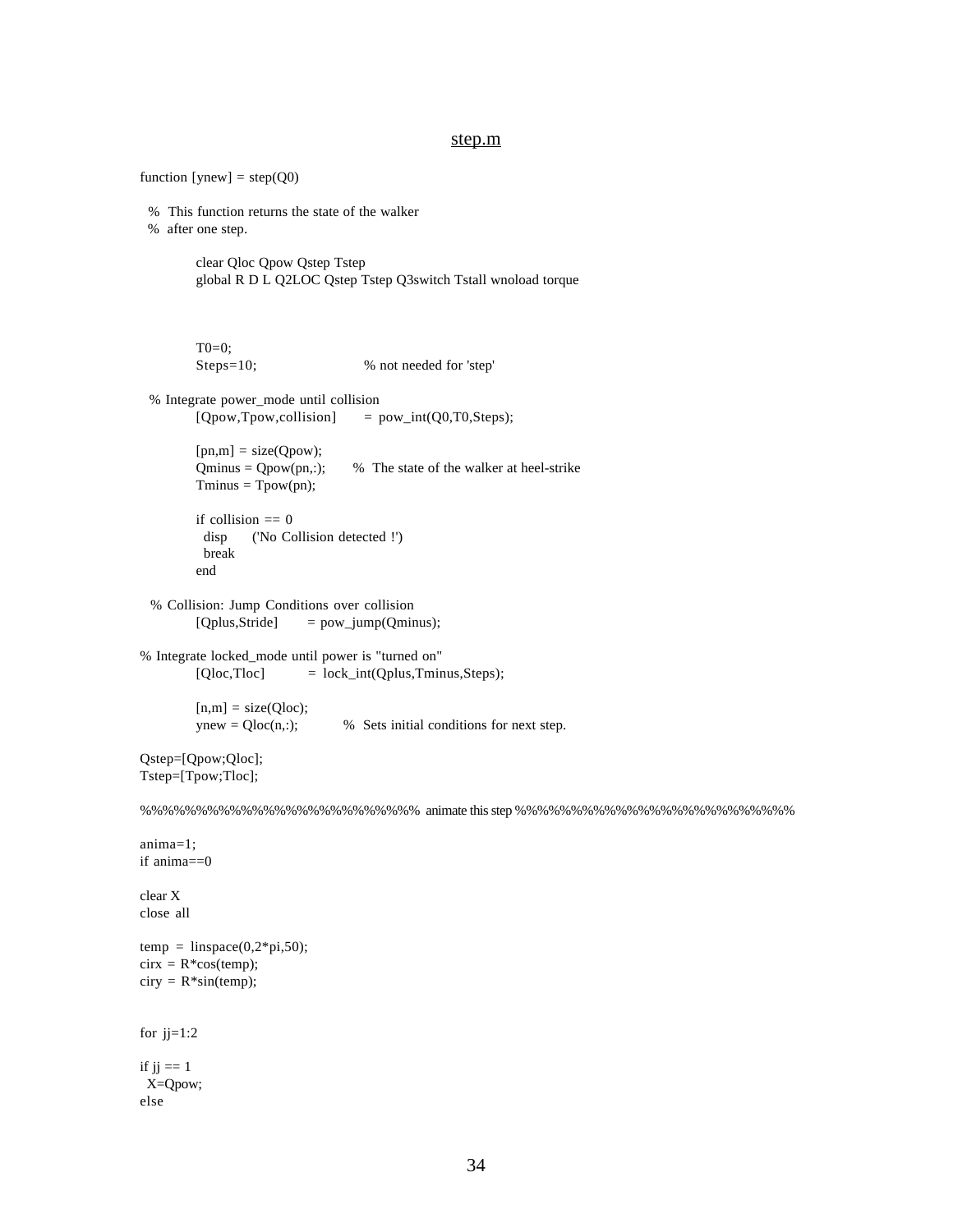```
 X=Qloc;
   disp('switched***********************************')
end
% X=Qstep;
[n,m]=size(X);q1 = X(:,1);q2 = X(:,2);q3 = X(:,3);sq1 = \sin(q1); cq1 = \cos(q1);
sq2 = \sin(q2); cq2 = \cos(q2);
sq12=sin(q1+q2); cq12 = cos(q1+q2);sq123=sin(q1+q2+q3); cq123 = cos(q1+q2+q3);sq1234 = \sin(q1+q2+q3-Q2LOC); cq1234 = \cos(q1+q2+q3-Q2LOC);
xf = -R*q1;yf = R^*ones(n,1);xa = xf - D*sq1;ya = yf + D*cq1;xh = xa - L*sq12;yh = ya + L*cq12;x2 = xh - L*sq123;y2 = yh + L * cg123;xsf = x2 - D*sq1234;ysf = y2 + D*cq1234;figure(3)
axis('square')
axis('off')
axis([-4,4,-4,4]);hold
side=4;
a=[-side -side -side side side;side -side side side -side];
b=[0 -side side side -side; 0 side side -side -side];
for i=1:n
  cla
  line(a,b,'color','w')
  plot(cirx+xf(i),ciry+yf(i),'c'); plot(cirx+xsf(i),ciry+ysf(i),'c');
 x=[xf(i) xa(i) xh(i) x2(i); xa(i) xh(i) x2(i); xs(i)];y=[yf(i) ya(i) yh(i) y2(i); ya(i) yh(i) y2(i); ysf(i)];% x=[0 -L*sin(X(i,1));-L*sin(X(i,1)) -L*sin(X(i,1))-L*sin(X(i,1)+X(i,2))];% y=[0 L*cos(X(i,1)); L*cos(X(i,1)) L*cos(X(i,1))+L*cos(X(i,1)+X(i,2))];
 line(x,y) drawnow
end
end
end
```